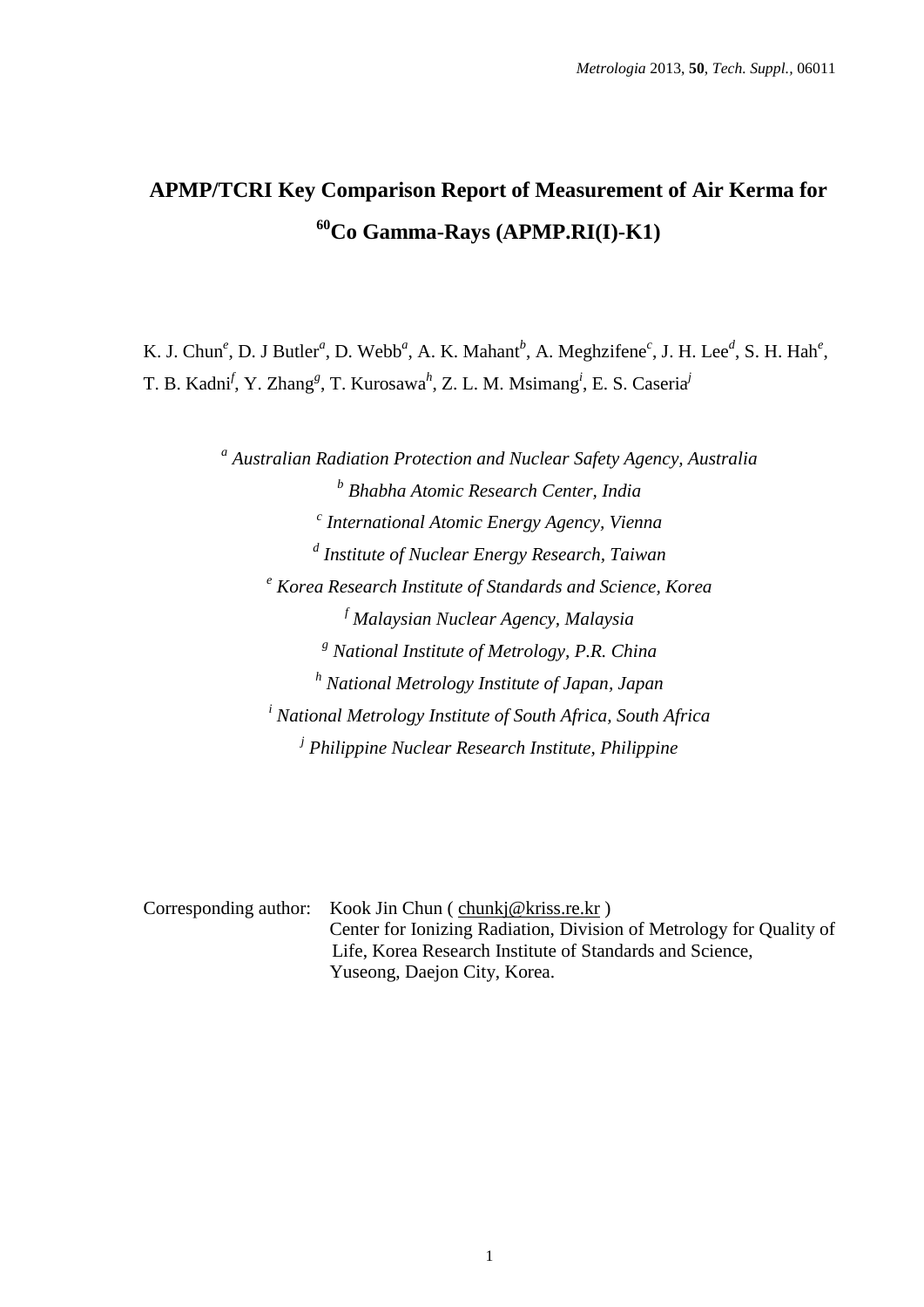## **Abstract**

The APMP.RI(I)-K1 key comparison of the measurement standards of air kerma for  ${}^{60}Co$ gamma-rays was undertaken by the APMP/TCRI Dosimetry Working Group between 2004 and 2006, coordinated by the Korean Research Institute of Standards and Science (KRISS). In total, 10 institutes took part in the comparison, among which 7 were APMP member laboratories. Three Farmer-type commercial cavity chambers were used as transfer chambers and circulated among the participants. All the participants carried out their measurements according to the guidelines for the comparison established by the KRISS with the cooperation of the ARPANSA. For each transfer chamber, an NMI calibration coefficient was obtained and a ratio derived by dividing by the average result from the linking laboratories, ARPANSA and NMIJ. The APMP comparison reference value for each chamber was calculated as the mean of the NMI-determined calibration coefficients divided by the average result from the linking laboratories. The results showed that the maximum difference between the APMP linked ratio of a participating NMI and the APMP reference value was 1.76 %.

The measured ratios of the calibration coefficient  $R_{NML, BIPM}$  between the participating NMI and the BIPM via the link laboratories for the transfer chambers were obtained. The maximum expanded uncertainty of  $R_{NM, BIPM}$  for any participating laboratory was 2.0 %.

The degree of equivalence of each participating laboratory with respect to the key comparison reference value was also evaluated. The expanded uncertainty of the difference between the results ranged from 0.5 % to 1.2 %. The pair-wise degree of equivalence between each pair of laboratories was also obtained and the largest difference of the expanded uncertainty of the difference for any pair-wise degree of equivalence was within the expanded uncertainty of the measurement for the pair of laboratories.

### **1. Introduction**

The Ionizing Radiation Technical Committee (TCRI) of the Asia Pacific Metrology Program (APMP) undertakes a program of dosimetry comparisons that is determined by its Dosimetry Working Group. The Dosimetry Working Group has several comparison projects that include the following five key comparisons:

- Measurement of air kerma for  ${}^{60}Co$  gamma-rays (APMP.RI(I)-K1)
- Measurement of air kerma for low-energy x-rays (10 kV to 50 kV) (APMP.RI(I)-K2)
- Measurement of air kerma for medium-energy x-rays (100 kV to 250 kV)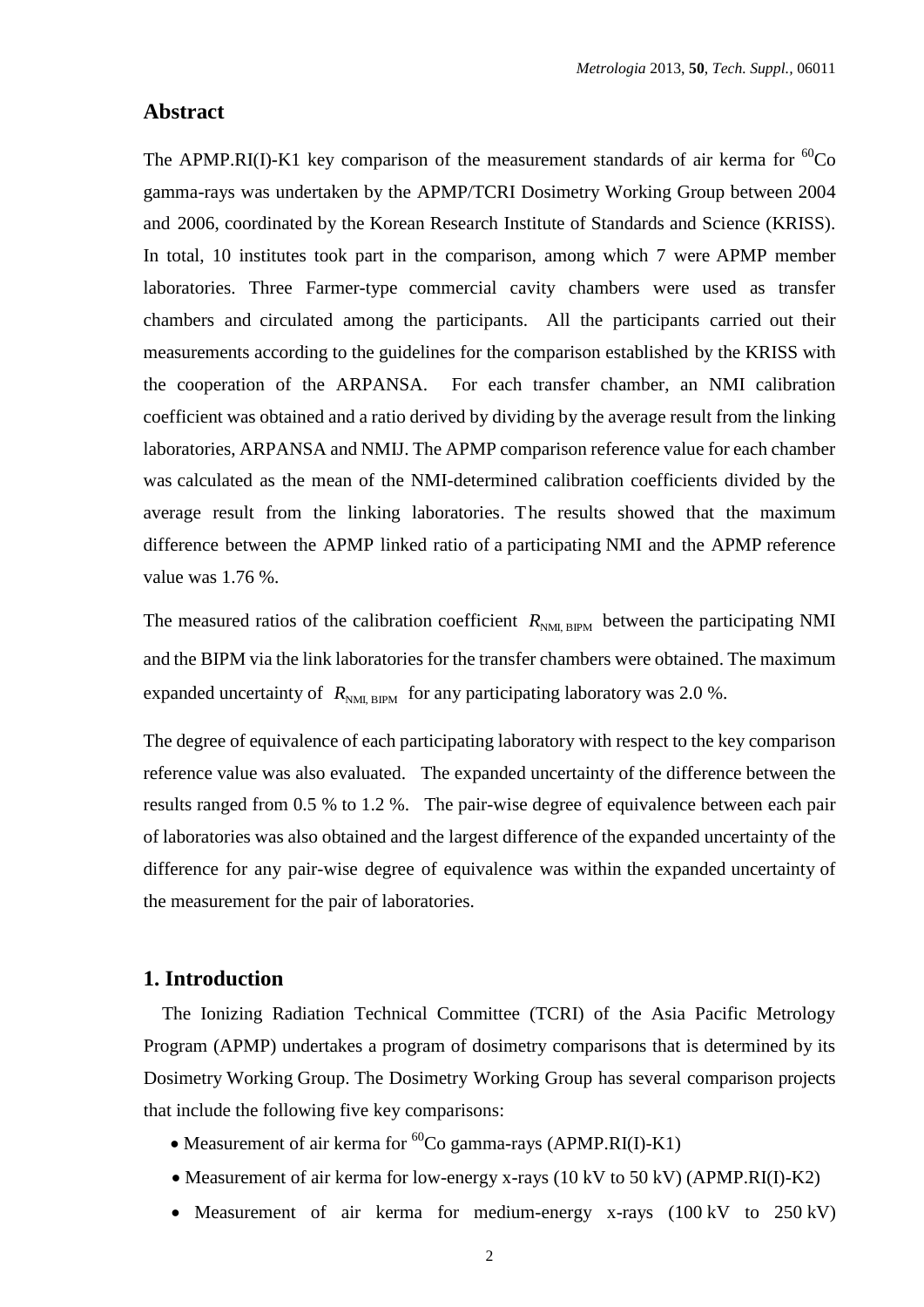$(APMP.RI(I)-K3)$ 

- Measurement of absorbed dose to water for  ${}^{60}Co$  gamma-rays (APMP.RI(I)-K4)
- Measurement of air kerma for  $^{137}Cs$  gamma-rays (APMP.RI(I)-K5)

This report presents the results of the regional comparison of standards for air kerma at  ${}^{60}Co$ carried out in 2004-5 (APMP.RI(I)-K1).

#### **2. Plans for the APMP RI(I)-K1 key comparison**

In 2001, the Korea Research Institute of Standards and Science (KRISS) was invited by the TCRI chairperson to act as the coordinator of the APMP RI(I)-K1 key comparison project and take the responsibility for planning and organizing the comparison programs for the measurement of air kerma for  ${}^{60}Co$  gamma-rays. Thus, in September 2002, the KRISS drafted a guideline for the comparison and delivered it with a questionnaire to each member laboratory to gauge their intentions with respect to this comparison. After several revisions of the draft, the final guideline [1] was made with the agreement of the participating members and the CCRI(I) by 16 August, 2004 and the comparison was initiated on 24 August, 2004 by sending the transfer chambers to the NMIJ, Japan. The participating laboratories were seven full members of the APMP, two associate members and one non-member of the APMP at the time of the comparison. Table 1 gives more information on the participating laboratories and the contact persons for this APMP.RI(I)-K1 key comparison.

#### **2.1 Comparison methodology**

The methods used in international comparisons for ionization radiation can be divided into two types: direct comparisons (DC) and indirect comparisons (IC). Direct comparisons mean that every participating laboratory brings its primary standard chamber to a certain laboratory to participate in a measurement comparison. That is, every participating laboratory performs the comparison in the same radiation fields using the same environmental conditions and irradiation facilities. Indirect comparisons mean that all the participating laboratories sequentially calibrate the same transfer chambers using similar radiation fields. Considering that only four participants are primary dosimetry laboratories and the rest are secondary dosimetry laboratories, it was not possible to have a direct comparison. It was decided that this APMP.RI(I)-K1 key comparison be an indirect comparison. A brief description of the comparison procedure [1] is as follows:

1) Transfer Chambers: Three Farmer-type chambers (two NE2571, one PTW30001).

2) The KRISS made the stability checks for the transfer chambers after each NMI finished its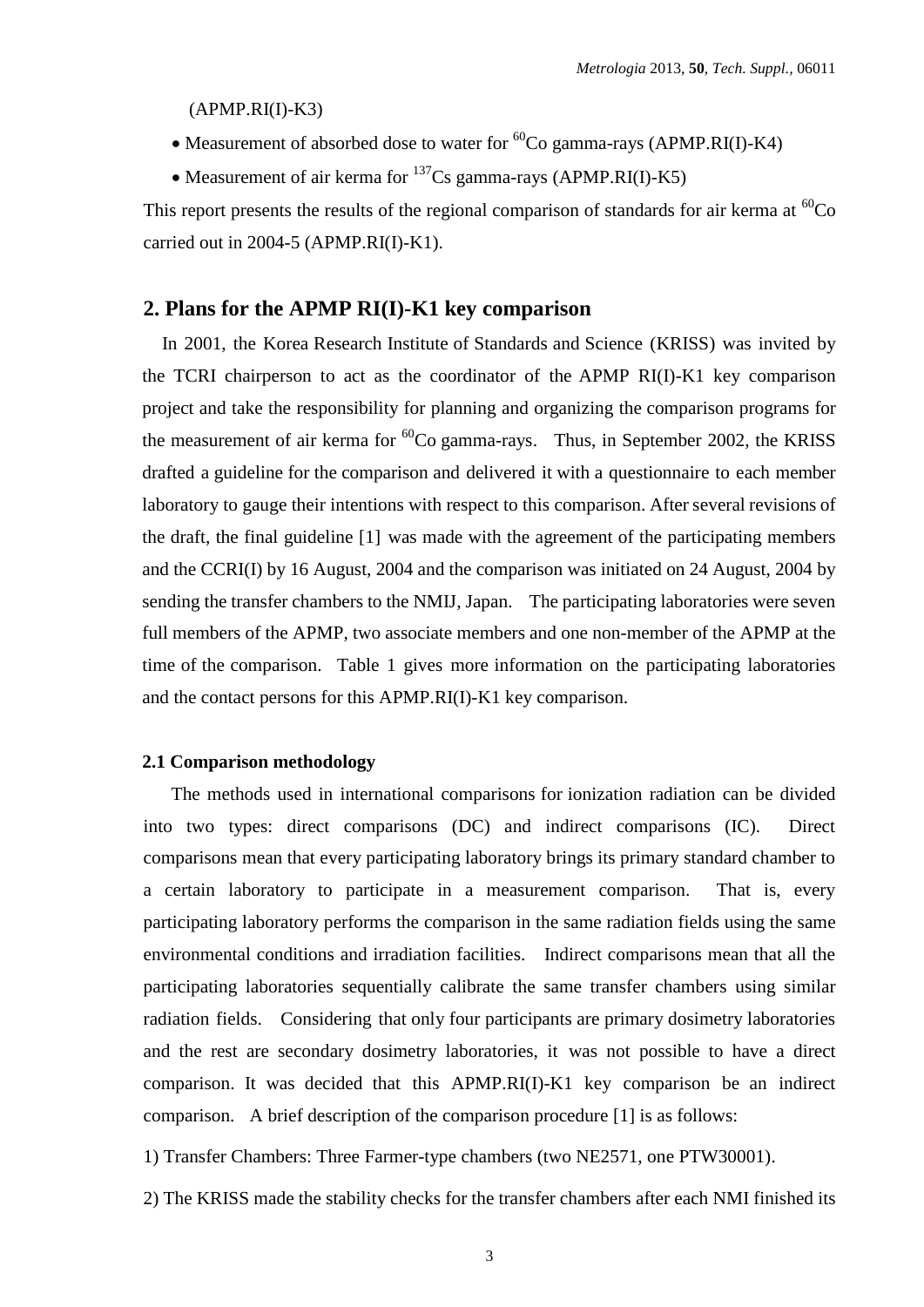measurements.

- 3) Each NMI performed the measurements based on its status (either primary or secondary standard laboratory).
- 4) Transfer chambers were passed to a participating NMI and returned to the KRISS after the measurements were completed; the chambers were calibrated by the ARPANSA and the NMIJ to obtain the ratio between each participating NMI and the BIPM, (NMI / BIPM).

The conditions of measurement for the transfer chambers were referenced to the calibration conditions for the determination of air kerma rates for  ${}^{60}Co$  gamma-rays at the BIPM. The detailed measurement conditions are given in Table 2.

#### **2.2 The transfer chambers used in the comparison**

This comparison employed two NE2571 and one PTW30001 ionization chambers as transfer chambers. The NE2571 chambers were donated by the ARPANSA and the INER and one PTW30001 by the KRISS. These Farmer-type chambers are widely used in standards laboratories and hospitals as transfer instruments for calibrations in terms of either air kerma or absorbed dose to water. It was decided to circulate three transfer chambers with build-up caps because a smaller uncertainty for the air kerma could be assigned by repeating the same measurement with three instruments. Another reason was for redundancy in that if one chamber changed during transport or handling, the remaining two could still be used. With only two chambers, if one changes it may be difficult to have confidence in either result. The characteristics of the transfer chambers are given in Table 3.

#### **2.3 Schedule of the comparison**

After discussions with all the participating laboratories, this comparison was scheduled to begin in August 2004 and end in May 2006. Every laboratory was requested to finish its calibrations within three weeks. In order to verify the stability and functioning of the transfer chambers during the period of the comparison, every laboratory was required to send these three chambers back to the KRISS for stability tests in  $90\text{Sr}/90\text{Y}$  as soon as it finished its calibrations  $[1]$ . It took about a month for the round trip of these three transfer chambers between the KRISS and each participating laboratory. The KRISS passed these chambers onto the next laboratory for calibration when the stability tests were complete.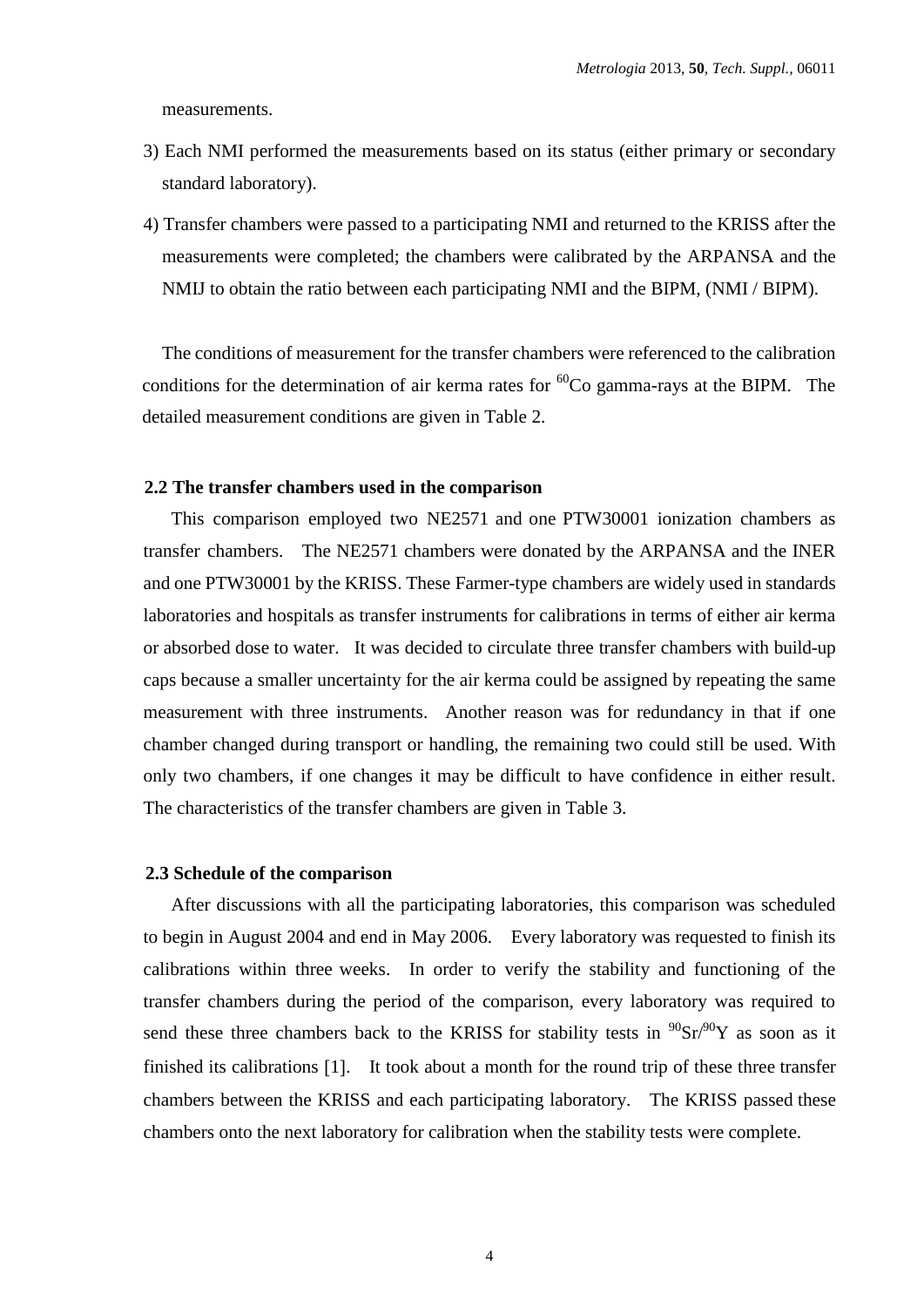#### **2.4 Calibration certificate**

All participating laboratories were expected to submit their calibration certificates, in English, within a month of the calibrations. The content was to include at least the air kerma calibration coefficients (mGy/nC) of the ionization chambers, air kerma rate of the radiation field (mGy/s), calibration distance, field size at the calibration distance and the expanded uncertainty  $(k = 2)$  of the calibration coefficients. Furthermore, it was required that the relative humidity conditions at the time of calibration be stated on the certificate. If the humidity of a participating laboratory at the time of measurement was not within the range from 40 % to 70 %, a humidity correction would need to be applied [2].

#### **2.5 Uncertainty estimation of the measurement**

Each participating laboratory was required to estimate the percentage relative standard uncertainty of their air kerma standard as outlined in the ISO document 'Guide to the Expression of Uncertainty in Measurement', 2nd edition, 1995 [3]. As specified in this document, all the contributing uncertainties were to be classified as either type A or type B and their values tabulated. The Type A uncertainty is obtained by the statistical analysis of series of observations; the Type B uncertainty is obtained by means other than the statistical analysis of series of observations. In order to analyze the uncertainties and take correlation into account for the BIPM KCDB degrees of equivalence, the BIPM recommended that the participating laboratories submit their detailed uncertainty budgets to the pilot laboratory.

#### **2.6 The final report of the comparison**

When the comparison was completed, the KRISS combined all the measured calibration coefficients  $N_{K(NM)}$  from the participating laboratories to obtain the APMP reference value

of the calibration coefficients ratios, whose expression is given as 10 10  $\sum_{i=1}$   $R_{Ki(NMI, Link)}$ , where

 $R_{Ki(NM, Link)} = N_{K(NM1 i)} / N_{K(Link)}$  are NMI ratios as given in the guideline [1]. This allowed the production of a plot of the distribution of the measured calibration coefficients and the production of a draft comparison report. The draft comparison report was sent to the participating laboratories for confirmation of results and any additional comments. When all participants had responded, the draft was further edited into a final report and submitted to the APMP/TCRI chairperson. This report was accepted and the degrees of equivalence were then calculated as presented in this report.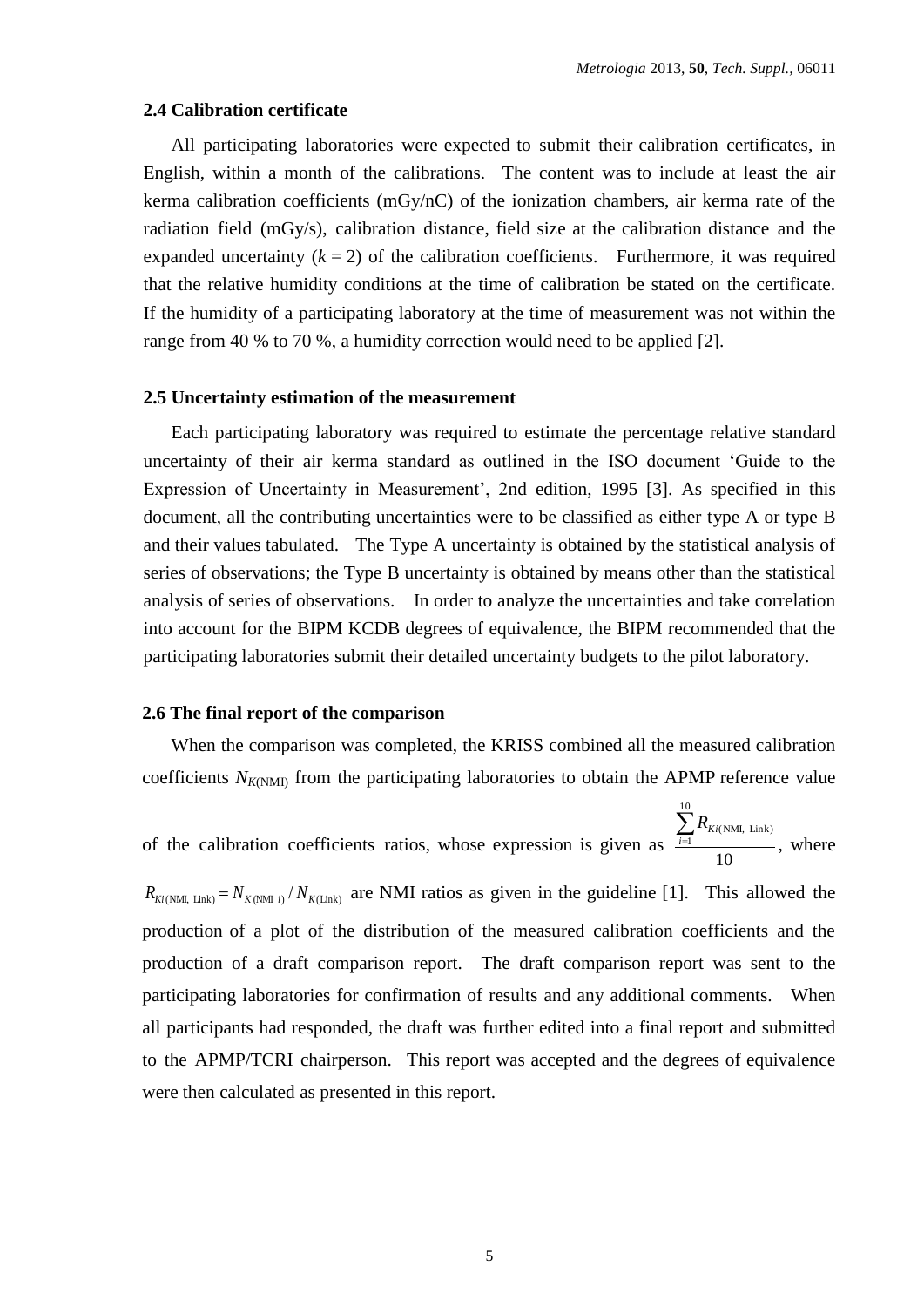## **3. Linking of the regional comparison to the BIPM key comparison**

Two participating laboratories, the ARPANSA and the NMIJ, had participated in comparisons previously with the BIPM for measurements of air kerma in  ${}^{60}Co$  gamma-rays and were used as "link laboratories" to link the APMP.RI(I)-K1 comparison with the corresponding BIPM key comparison. According to the document published by the CCRI(I) [6], a ratio is evaluated that represents the link between the participating NMI and the BIPM and is given by

$$
R_{K(NML, BIPM)} = R_{K(NML, LINK)} \times R_{K(LINK, BIPM)} \tag{1}
$$

where

 $R_{K(NMI, LINK)} = N_{K(NMI)} / N_{K(LINK)}$  is the ratio of the measurement value from a participating NMI to the average for the two link laboratories

$$
R_{K(LINK, BIPM)} = K_{Link} / K_{BIPM} = N_{K(LINK)} / N_{K(BIPM)}
$$
 is the average key comparison result  
for the two link laboratories in the BIPM RI(I)-K1 key comparison  

$$
R_{K(NML, BIPM)}
$$
 is the derived ratio of the participating laboratory and the BIPM.

The link laboratories, the ARPANSA (Australia) and the NMIJ (Japan), participated in a comparison with the BIPM of  ${}^{60}Co$  gamma-ray air kerma standards in 1997 [4] and 2004 [5], respectively. The key comparison results of the ARPANSA and the NMIJ for the  ${}^{60}Co$ gamma-ray air kerma standards are given in Table 4. The ratio  $N_{K(LINK)} / N_{K(BPM)}$  was 0.9974 for ARPANSA and 1.0018 for NMIJ, differing by 0.44 %. The average value of these key comparison results was used as the linking ratio for this regional comparison. Using these key comparison results in equation (1), the measurement results for each participating laboratory could be linked to that of the BIPM. The results of the derived ratios of the participating laboratory and the BIPM for this comparison via the link laboratories are given in Table 7.

#### **4. Results**

The results of transfer chamber stability tests made at the KRISS are given in Table 5 and Figure 1, this stability being within the  $\pm$  0.23 % range. The final calibration results for the transfer chambers are given in Tables 6 and 7. Figure 2 which was produced using the data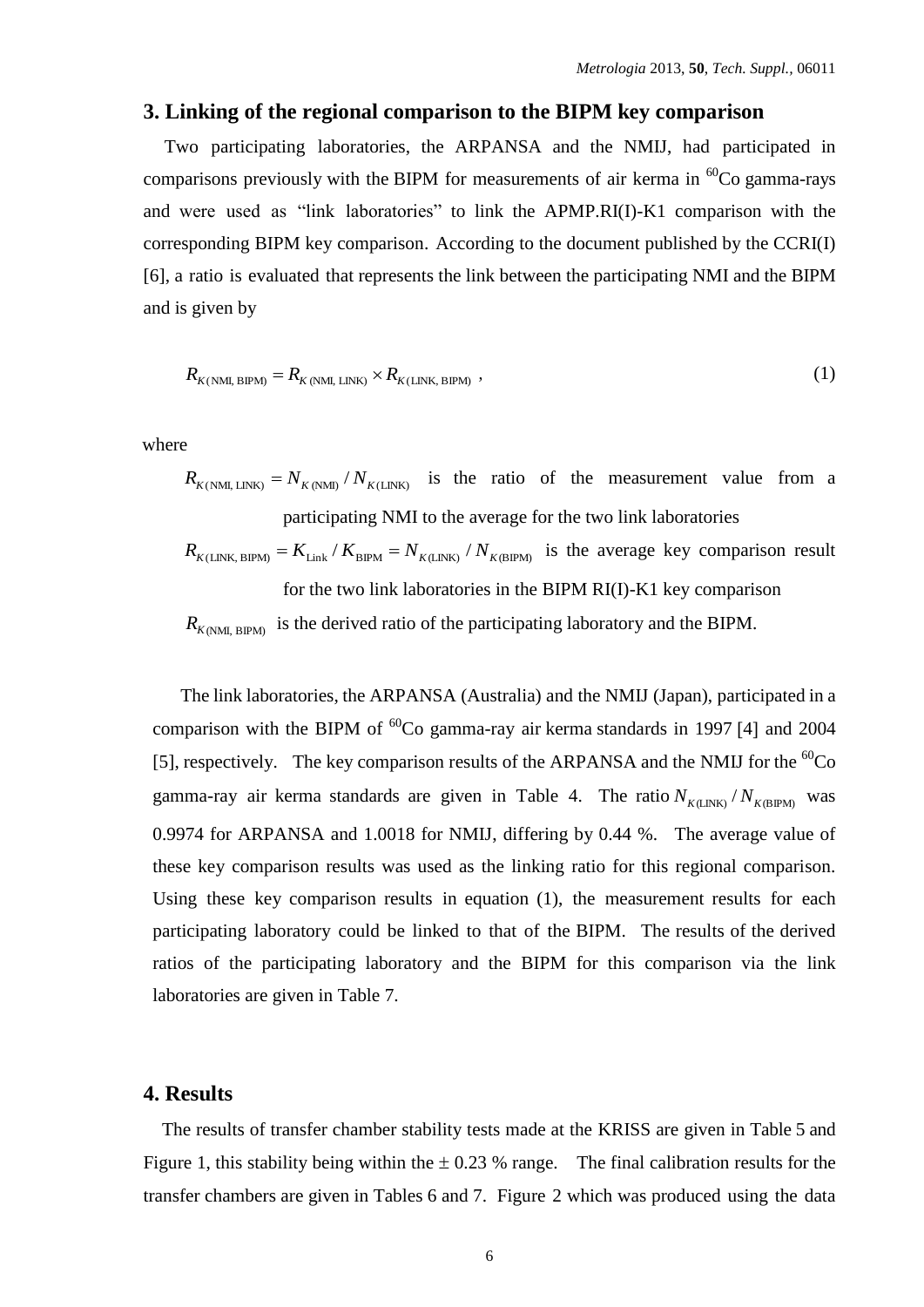of Table 6 shows that the calibration coefficients of the transfer chambers from most participants are located within the range of the mean value  $\pm 2 \sigma$  (where  $\sigma$  is the standard deviation of the distribution).

Figure 3 shows the evaluated ratio of the calibration coefficient  $R_{K(NM)_{\text{BIPM}}}$  between the participating NMI and the BIPM for the transfer chambers. The ratio,  $R_{K(NM, BIPM)}$ , was obtained by multiplying the average value of  $R_{K(NM,Link)} = N_{K(NM)} / N_{K(Link)}$  for the two link laboratories by the average value of  $R_{K(Link,BIPM)} = N_{K(Link)}/N_{K(BIPM)}$  for the BIPM key comparison results of ARPANSA and NMIJ. According to Figure 3 and Table 7, the expanded uncertainties of  $R_{NM, BIPM}$  for all the participating NMIs were within 2.0 %.

## **5. Degrees of equivalence**

According to the document published by the CCRI(I) [6], the comparison ratios between any participating NMI and the BIPM obtained through the link laboratories are given by the equation:

$$
R_{K(NML,BIPM)} = R_{K(NML,LINK)} \times R_{K(LINK,BIPM)} = N_{K(NML)} / N_{K(BIPM)}
$$
\n
$$
(2)
$$

and its uncertainty is given by

$$
u^{2}(R_{K(NM, BIPM)}) = \left(u_{NM}^{2} + u_{BIPM}^{2} - \sum_{k} f_{k}^{2}(u_{NM}^{2}(k) + u_{BIPM}^{2}(k))\right) + u_{stab}^{2} + u_{LINK}^{2}
$$
(3)

where  $u_{NMI}$  is the total standard uncertainty reported by the participating NMI,

 $u_{\text{BIPA}}$  is the combined standard uncertainty of the BIPM air kerma determination,

 $u_{\text{LIN}}$  is the statistical uncertainty of  $N_{K(\text{LINK})} / N_{K(\text{BPM})}$ ,

 $u_{\text{stat}}$  is the statistical uncertainty of the transfer instrument stability measurements.

Also, the summation in equation (3) contains the components  $f_k u_{NMI}(k)$  and  $f_k u_{BIPM}(k)$ from the correlation between the participating NMI and the BIPM with the correlation factor,  $f_k$  .

When using multiple transfer instruments in the comparison, the best estimate for  $R_{K(NM, BIPM)}$  is the weighted mean given by the following equation [6],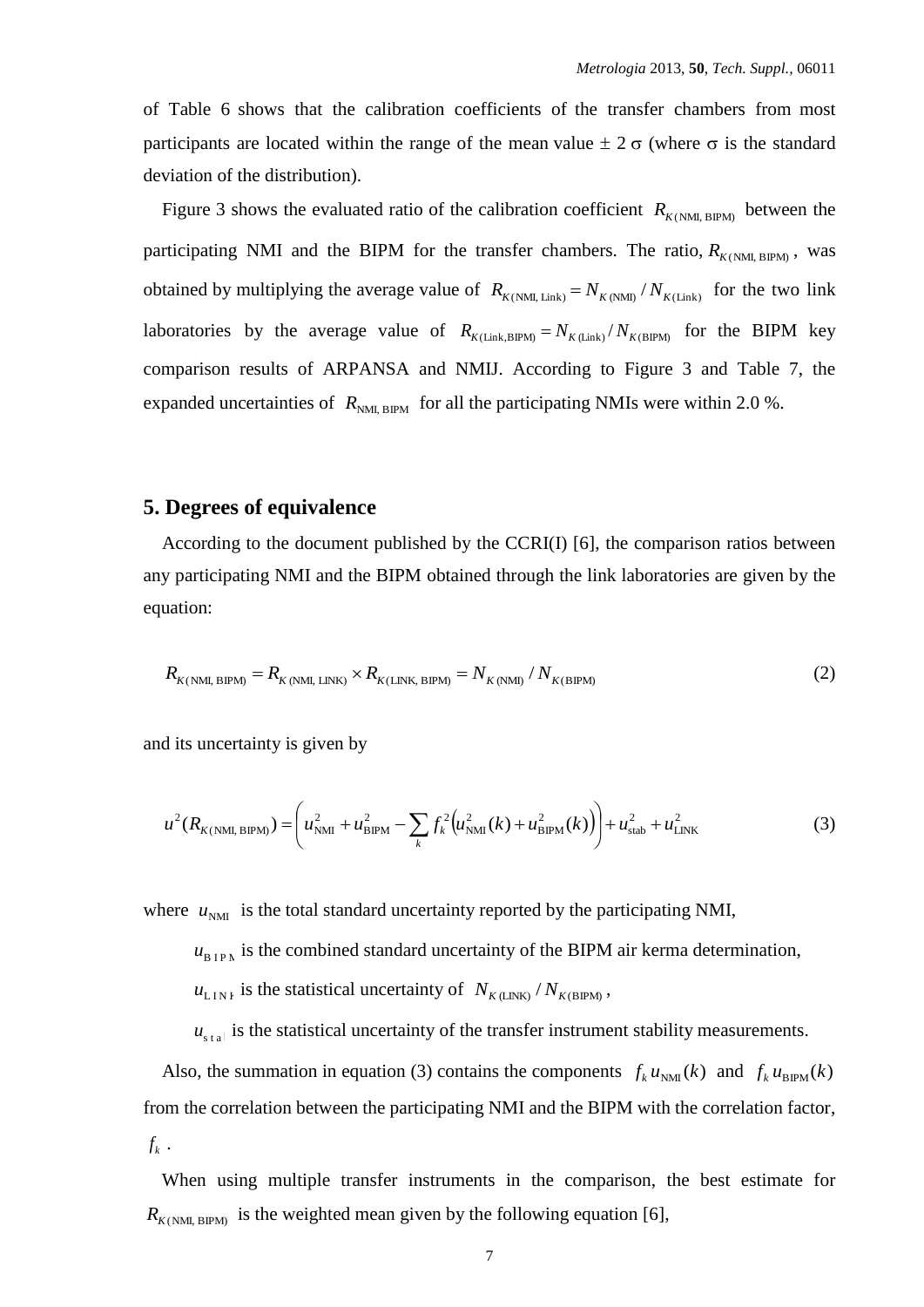$$
R_{K(NML, BIPM)} = \frac{\sum_{n} R_{K(NML, BIPM), n} / u_{\text{stab},n}^{2}}{\sum_{n} 1 / u_{\text{stab},n}^{2}}
$$
(4)

and the combined standard uncertainty arising from the stability of the transfer chambers is given as

$$
\frac{1}{u_{\text{stab}}^2} = \sum_{n} \frac{1}{u_{\text{stab},n}^2}
$$
 (5)

The weighted mean value of the comparison ratio for each transfer chamber and thus the best estimate for the three chambers, and its uncertainty, were estimated according to equations (4) and (5), and the results are given in Table 9.

#### *a) Degree of equivalence with respect to the key comparison reference value (KCRV)*

The degree of equivalence for any NMI representing the consistency of the NMI with the KCRV has two components. One component is the value of the difference  $D_i$  between the NMI result and the KCRV and the other is its uncertainty. Following the decision of the CCRI to accept the BIPM air kerma determination as the reference value, the value of the difference can be expressed by [6]

$$
D_i = R_{K(N\text{MI}i, \text{BIPM})} - 1 = R_i - 1 \tag{6}
$$

where the notation  $R_i = R_{K(NM i, BIP M)}$  is adopted for laboratory *i*. The statistical uncertainty associated with the KCRV,  $u_{\text{KCRV}}$  is added to the comparison uncertainty  $u$  ( $R_{K, NMI}$ ) =  $u_i$  to give the relative combined uncertainty of the difference as

$$
u_i(D_i) = \left[ u_i^2 + u_{\text{KCRV}}^2 \right]^{1/2} \tag{7}
$$

For the evaluation of the uncertainty, each laboratory submitted its uncertainty budget for  $u_{NML}$  and these are summarized in Table 8. The uncertainty  $u_{BIPM}$  given by the BIPM is 0.17 %. For the linking uncertainty  $u_{LINK}$  in equation (3), the uncertainty of the linking measurements is evaluated for each linking laboratory and the mean value taken. The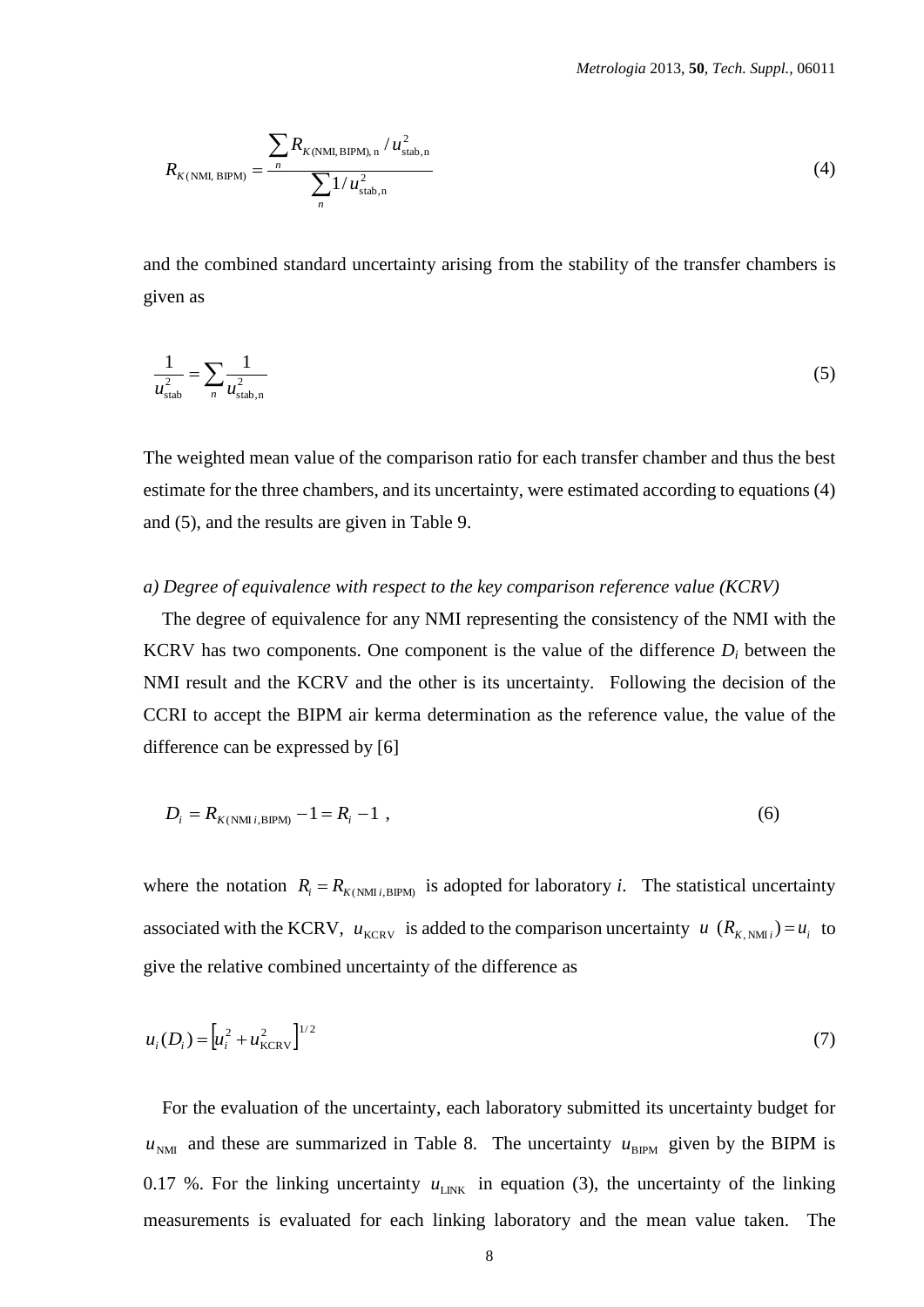components of  $u_{\text{LINK}}$  are detailed in [6] and are essentially those associated with transfer chamber positioning and ionization current measurements for the linking laboratory in both the APMP and BIPM comparisons. The mean value for  $u_{LINK}$  has been taken as 0.2 %.

There are several correlated quantities to be taken into consideration in this comparison. Among the physical constants that enter into the determination of air kerma, the product of the graphite to air stopping power ratio and the energy to create an ion pair is important because all the NMIs with primary standards use the same value for this quantity. Therefore, this quantity is fully correlated ( $f_k = 1$ ) and the contribution of the quantity to the uncertainty is 0.11 %. The quantities such as the air to graphite mass-energy absorption coefficient ratio and the loss of electron energy are also correlated. Unless the primary laboratory carried out the evaluation of these physical constants by itself, these values are taken from the CCRI agreed values and the uncertainties for these constants are 0.05 % and 0.02 %.

The correction factor for the humidity and the value of the dry air density are also fully correlated because every laboratory takes these values from the reference data (ICRU 31). The uncertainty for the humidity correction is 0.03 %, and 0.01 % for the air density.

The traceability of any participating secondary standard laboratory is also relevant. If a secondary standard laboratory taking part in this comparison is traceable to the BIPM, the uncertainty of the calibration coefficients obtained for the APMP comparison is fully correlated with the BIPM uncertainty  $u_{\text{BIPM}}$  of 0.17%. Other quantities such as the wall correction factor, the uniformity correction factor and the chamber volume are assumed to be obtained by their experimental or theoretical evaluations and are not correlated.

In the comparison, three transfer chambers were sent to the participating laboratories with regular return for the stability check at the pilot laboratory. The weighted mean for  $R_{K(NMI, BIPM)}$  varied from 0.9967 to 1.0146, as shown in Table 9, and  $u_{\text{stab}}^2$  is 0.06 %.

The relative combined uncertainty  $u_i$  of the degree of equivalence with respect to the KCRV was estimated by considering the above uncertainty components and the value ranged from 0.2 % to 0.6 %. The expanded uncertainty of the difference  $D_i$  for each participating laboratory,  $U_i = 2u_i(D_i)$  was evaluated and the values for the degrees of equivalence for each laboratory are given in Figure 4 and Table 10.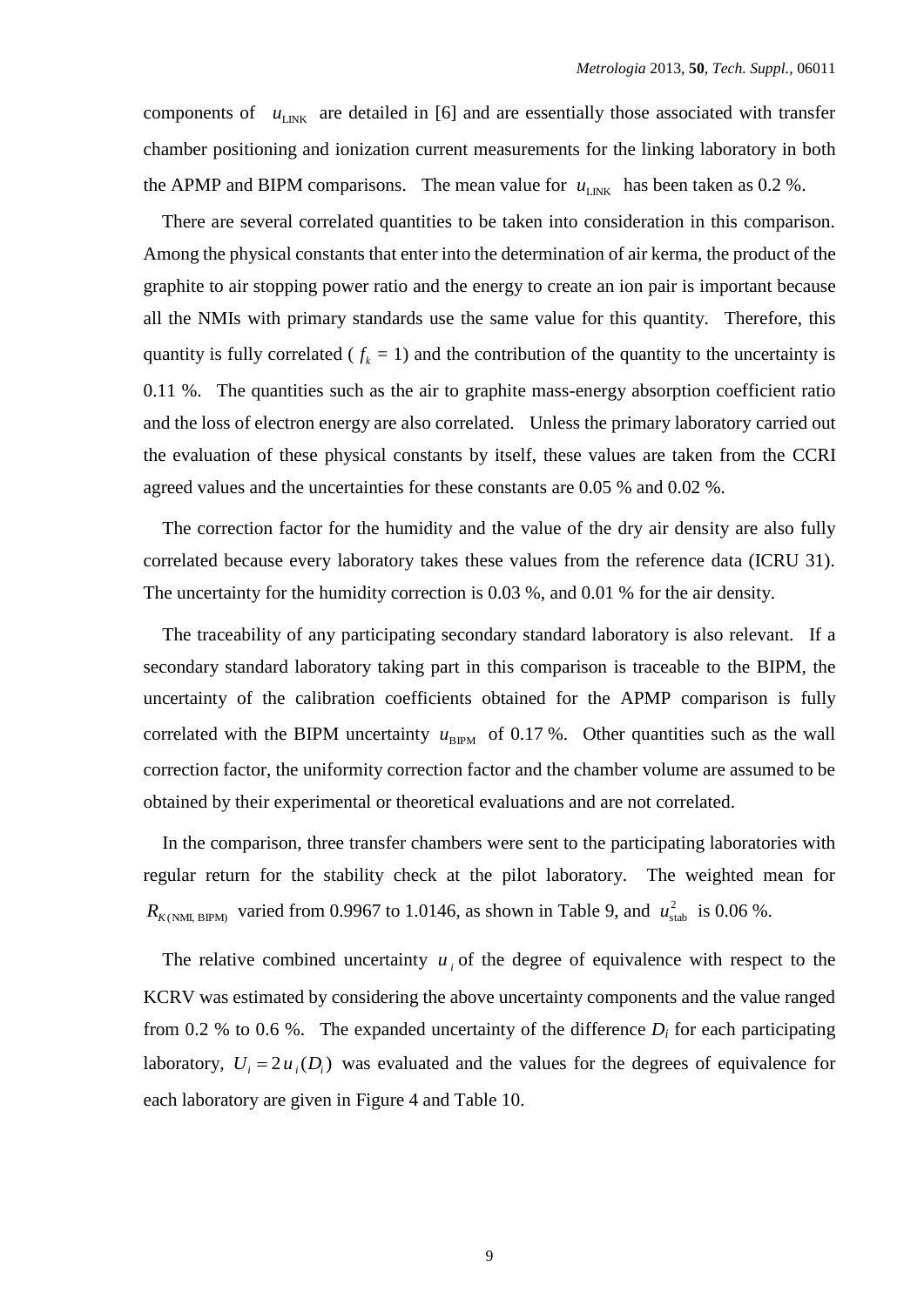#### *b) Pair-wise degree of equivalence*

For each pair of laboratories *i* and *j*, the pair-wise degree of equivalence is defined by the difference [6],

$$
D_{ij} = R_i - R_j \tag{7}
$$

and its uncertainty,

$$
u_{i,j}^{2} = \left(u_{i}^{2} + u_{j}^{2} - \sum_{k} f_{k}^{2} \left(u_{i}^{2}(k) + u_{j}^{2}(k)\right)\right) + 2u_{\text{stab}}^{2}
$$
\n(8)

where  $u_i^2$  and  $u_j^2$  are the uncertainties of NMI *i* and *j* and  $f_k u_i(k)$  and  $f_k u_j(k)$  are correlated components between NMI *i* and *j*. The estimated relative combined uncertainty of the pair-wise difference between any pair of the participating NMIs ranged from 0.28 % to 0.64 %. The value of pair-wise difference,  $D_{ij}$ , and its expanded uncertainty,  $U_{ij}$ , are given in Table 10.

### **6. Conclusion**

This comparison of the air kerma standards for  ${}^{60}Co$  gamma-rays was the second dosimetry comparison that was conducted in the Asia-Pacific region. The participating laboratories consisted of seven APMP members, the IAEA, the NMISA (South Africa) and the PNRI (Philippines) who was not a member of APMP when the measurements were performed. Three Farmer-type ionization chambers (two NE2571 and one PTW30001) were used as transfer chambers for the comparison and each laboratory was required to provide calibration certificates and associated uncertainties for the chambers. The transfer chambers were sent back to the KRISS for the stability check after the measurement was made at each NMI during the comparison. The transfer chambers maintained their normal conditions during the comparison showing stabilities within  $\pm$  0.23 %.

Two participating laboratories (ARPANSA and NMIJ) had made comparisons with the BIPM for the <sup>60</sup>Co gamma-ray air kerma standards and acted as link laboratories. The measurement results of the participating laboratories could be linked to the BIPM and compared to the key comparison reference value of the BIPM through the link laboratories.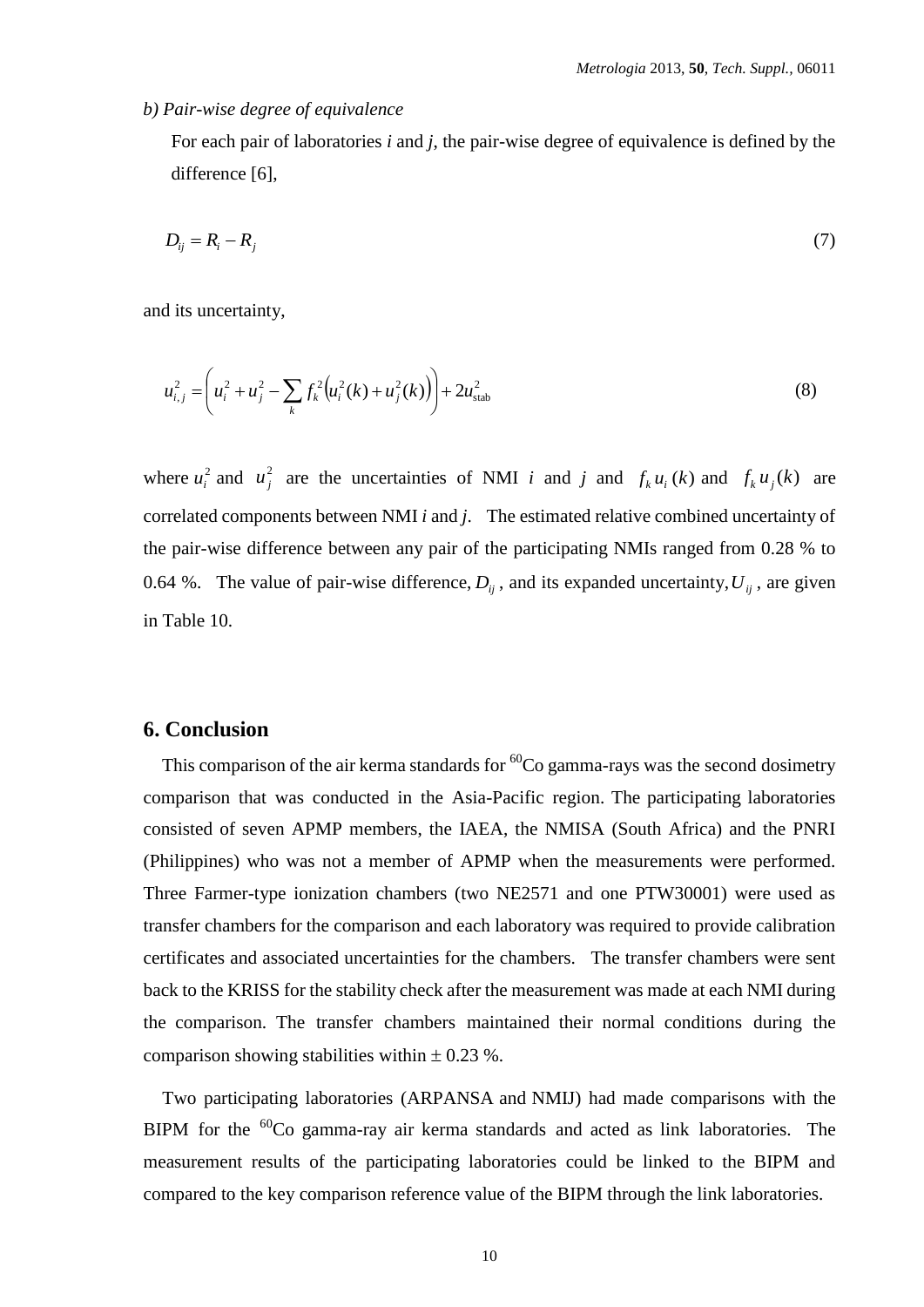The calibration coefficients of the transfer chambers were measured by each participating laboratory and the distribution of the measurement results from most laboratories were located within the range of the mean value  $\pm 2 \sigma$  (standard deviation). The maximum difference between the comparison ratios  $R_{K(NM, LINK)}$  of each NMI and the APMP reference value for the transfer chambers (as given in Table 6) is 1.76 %.

The link ratios  $R_{K(NM)$ , BIPM) between the participating NMI and the BIPM for the transfer chambers were obtained and the expanded uncertainties of  $R_{K(NM, BIPM)}$  for the participating laboratory showed a variation from 0.74 % to about 1.9 %.

The degree of equivalence of each laboratory with respect to the KCRV was calculated. The differences  $D_i$  are generally smaller than the expanded uncertainty  $U_i$  for each laboratory with the exception of the result from the PNRI which might indicate a problem with the measurement in that laboratory. The pair-wise degree of equivalence between any pair of laboratories was also obtained and the largest uncertainty of the pair-wise difference was 1.3 %. Each participating laboratory in the comparison with the exception of the PNRI demonstrated its measurement capability of  ${}^{60}Co$  air kerma and achieved consistency with the BIPM within the expanded uncertainties. The long-term measurement stability of the transfer chambers, conducted by the KRISS, was always less than 0.5 % and so has no significant effect on the uncertainties of pair-wise differences. Although each laboratory could put more effort into improving their measurement capability for their  ${}^{60}Co$  air kerma, each has not only verified its own measurement capabilities but this comparison has also strengthened the technical cooperation and exchange of ideas between all the participating laboratories.

| <b>Abbreviation</b> | <b>Full name</b>                                                 |
|---------------------|------------------------------------------------------------------|
| <b>APMP</b>         | Asia Pacific Metrology Program                                   |
| <b>ARPANSA</b>      | <b>Australian Radiation Protection and Nuclear Safety Agency</b> |
| <b>BARC</b>         | Bhabha Atomic Research Centre, India                             |
| <b>BIPM</b>         | Bureau International des Poids et Mesures                        |
| <b>CMC</b>          | <b>Calibration and Measurement Capabilities</b>                  |
| <b>IAEA</b>         | <b>International Atomic Energy Agency</b>                        |
| <b>INER</b>         | Institute of Nuclear Energy Research, Taiwan                     |
| <b>KCDB</b>         | <b>Key Comparison Database</b>                                   |
| <b>KCRV</b>         | Key Comparison Reference Value                                   |

**7. Table of abbreviations and full names of organizations**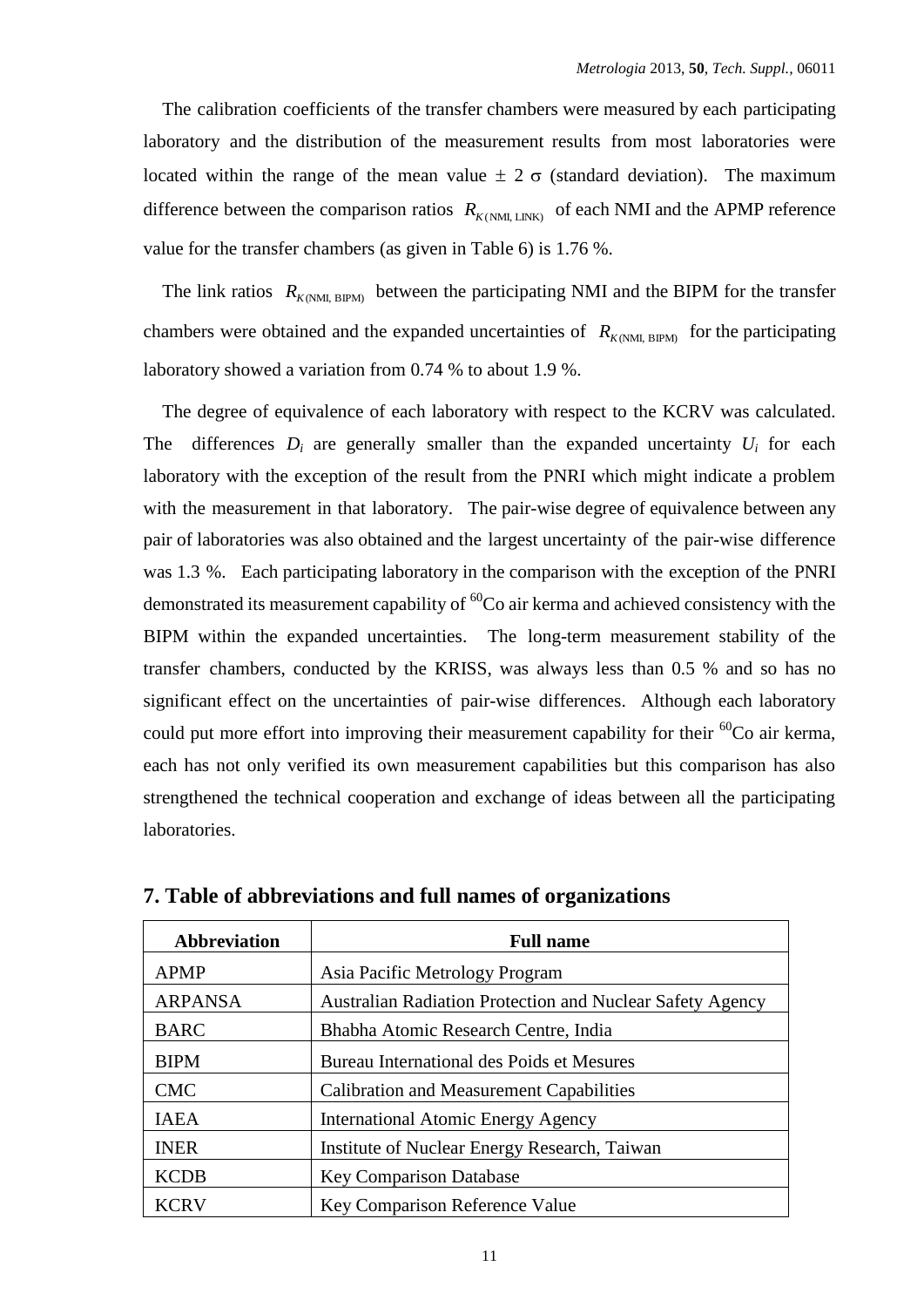| <b>KRISS</b>     | Korea Research Institute of Standards and Science       |
|------------------|---------------------------------------------------------|
| Nuclear Malaysia | Malaysian Nuclear Agency                                |
| <b>NE</b>        | Nuclear Enterprise Co. Ltd.                             |
| <b>NMIJ</b>      | National Metrology Institute of Japan                   |
| <b>NMISA</b>     | National Metrology Institute of South Africa            |
| <b>NIM</b>       | National Institute of Metrology, China                  |
| <b>MRA</b>       | <b>Mutual Recognition Arrangement</b>                   |
| <b>PNRI</b>      | <b>Philippine Nuclear Research Institute</b>            |
| <b>PTW</b>       | Physikalisch-Technische Werkstätten Ltd.                |
| <b>TCRI</b>      | <b>Technical Committee on Ionizing Radiation (APMP)</b> |

### **8. Acknowledgement**

The authors wish to record their sincere thanks Dr Carl Ross, National Research Council, Canada, for reviewing the report and having helpful discussions with one of the authors, and for his comments.

#### **References**

- [1] K. J. Chun et al., "Guideline for RMO Key comparison for Air kerma rate in  ${}^{60}$ Co gamma radiation", KCDB (2004).
- [2] BOUTILLON M. ALLISY-ROBERTS P.J. and BURNS D.T., Measuring conditions used for the calibration of ionization chambers at the BIPM, Rapport *BIPM-01/04*, 2001.
- 3 "Guide to The Expression of Uncertainty in Measurement," International Organization of Standards, Switzerland (1995).
- [4] P. J. Allisy-Roberts, M. Boutillon and J. F. Boas, R. B. Huntley, 1998, Comparison of the standards for air kerma of the ARL and the BIPM  ${}^{60}Co$   $\gamma$ -rays, *[Rapport BIPM](https://www.bipm.org/utils/common/pdf/rapportBIPM/1998/04.pdf)*-98/4, 10 pp, BIPM.
- [5] P. J. Allisy-Roberts, D. T. Burns and N. Takata, Y. Koyama, T. Kurosawa, 2004, Comparison of the standards for air kerma of the NMIJ and the BIPM  ${}^{60}$ Co  $\gamma$ -rays, *[Rapport BIPM-](https://www.bipm.org/utils/common/pdf/rapportBIPM/2004/11.pdf)***2004/11**, 12 pp, BIPM.
- [6] D. T. Burns and P. J. Allisy-Roberts, 2007, The evaluation of degrees of equivalence in regional dosimetry comparisons, *[CCRI\(I\)/07-04](https://www.bipm.org/cc/CCRI(I)/Allowed/18/CCRI(I)07-04.pdf)*, 3 pp, BIPM.
- [7] P. J. Allisy-Roberts, D. T. Burns, C. Kessler, 2007, Summary of the BIPM.RI(I)-K1 comparison for air kerma in <sup>60</sup>Co gamma radiation, *Metrologia,* **2007, 44,** *[Tech. Suppl.,](http://stacks.iop.org/0026-1394/44/06006)* **[06006](http://stacks.iop.org/0026-1394/44/06006)**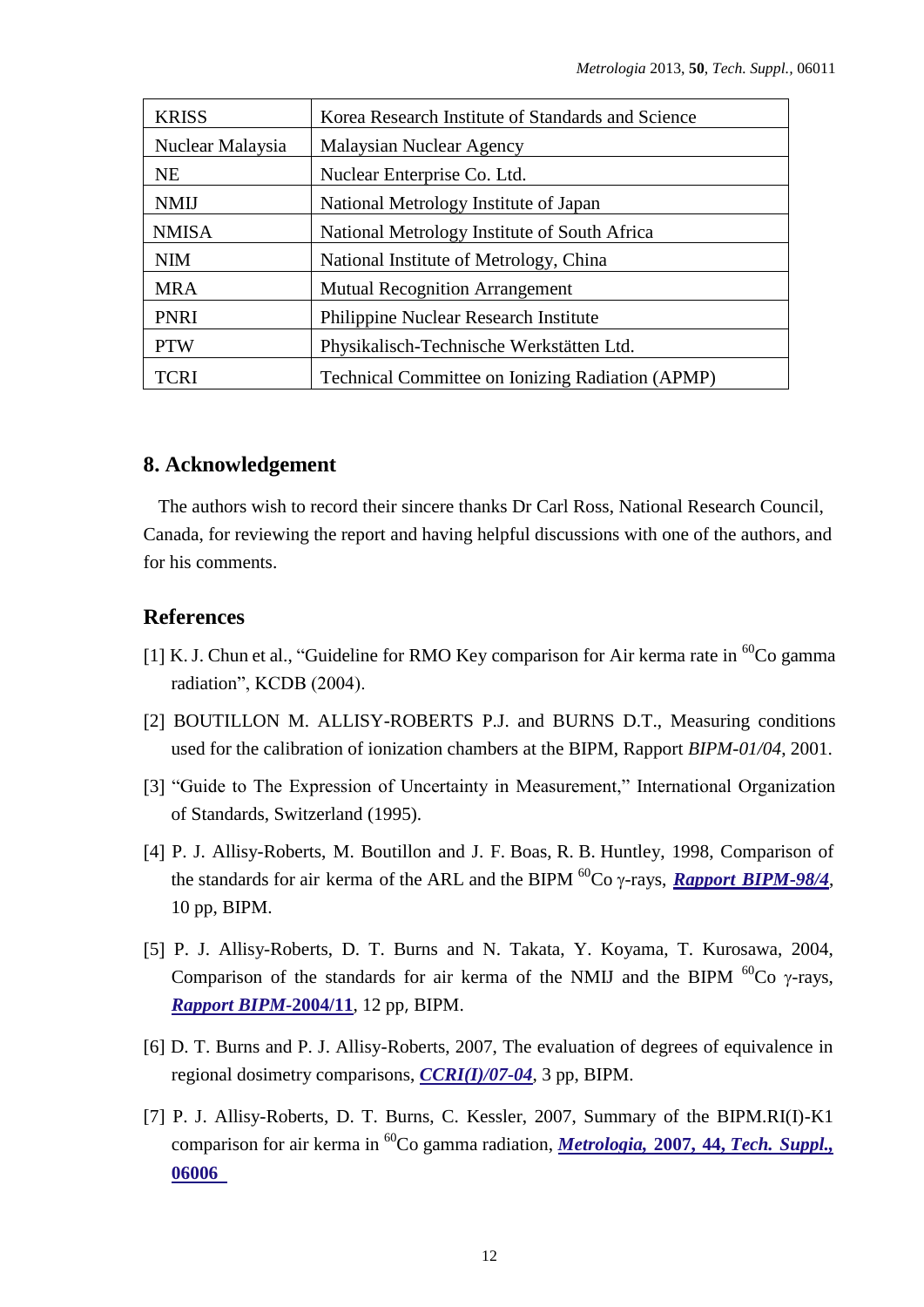



| v<br>×<br>٠ |
|-------------|







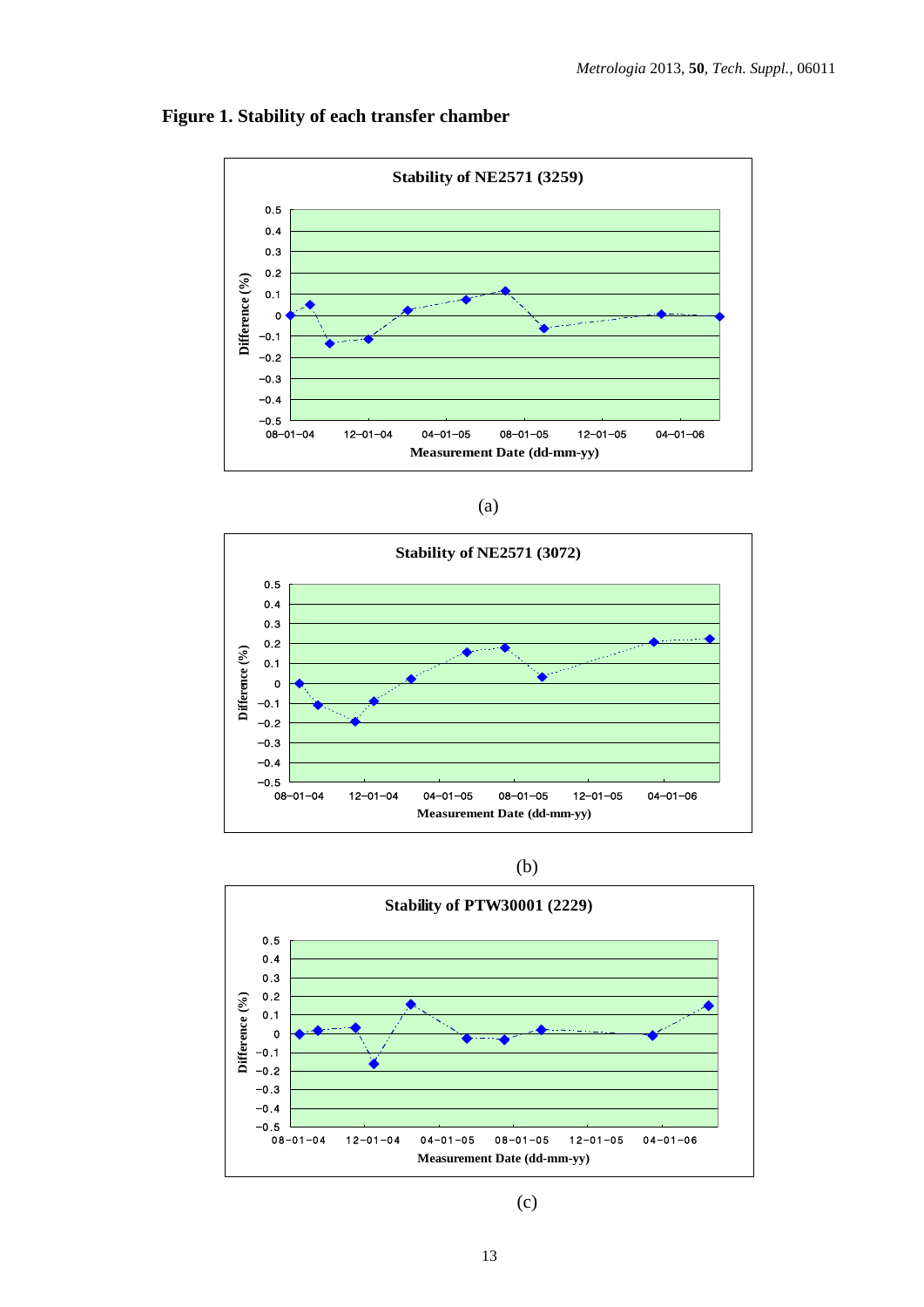#### **Figure 2. The average values of the calibration coefficients and their distributions**





(b) NE2571-3072: 42.06±0.36 mGy/nC



(c) PTW 30001-2229: 49.74 $\pm$ 0.58 mGy/nC

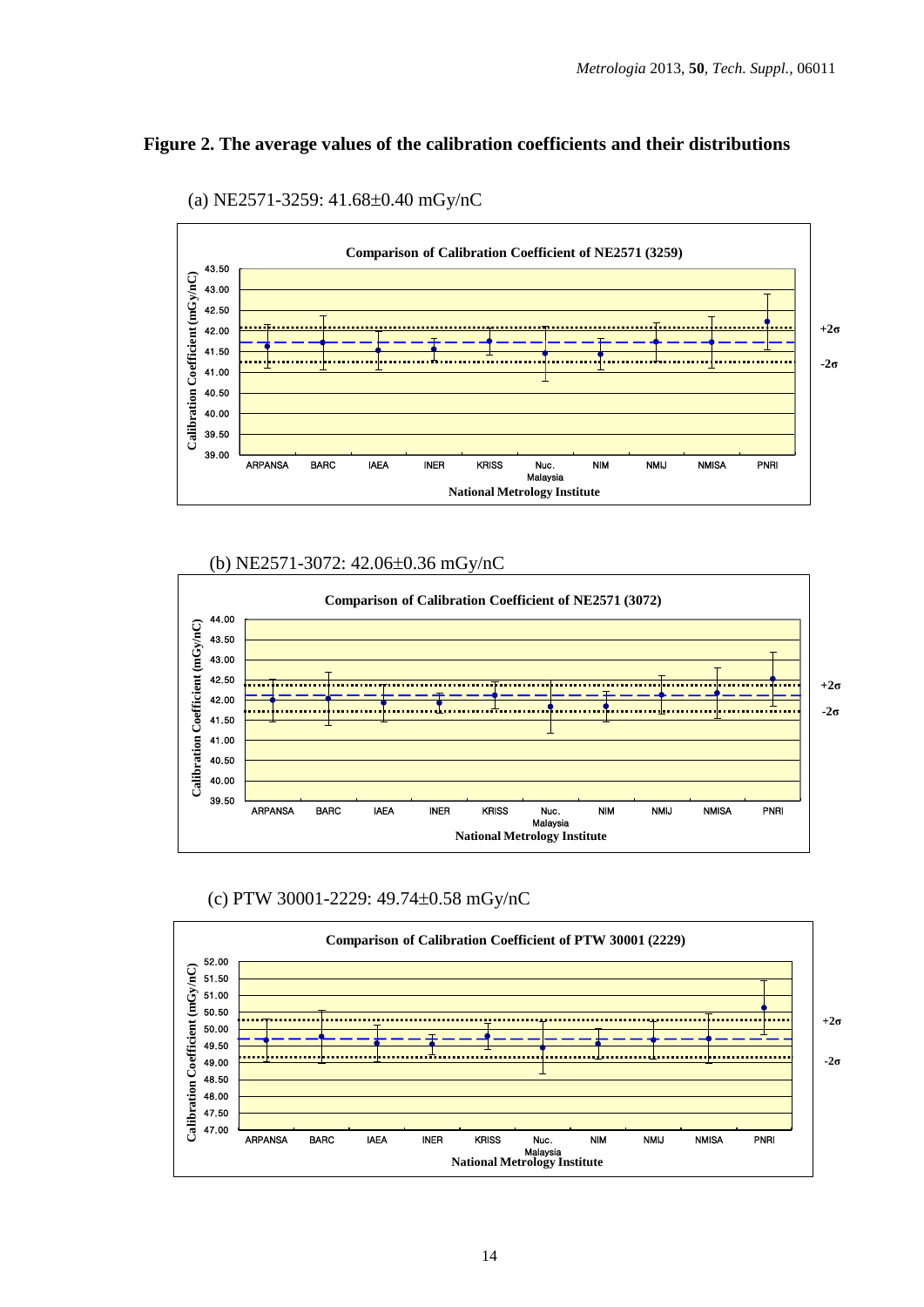Figure 3.  $R_{K(NM, BIPM)}$  of each NMI to the BIPM via the link laboratories for the three **transfer chambers** (■: NE2571-3259, ▲: NE2571-3072 and ◆: PTW 30001-2229).



**Figure 4. Degree of equivalence for the participating laboratories.** The red points in the graph represent the degrees of equivalence and uncertainties for the linking laboratories reported in the KCDB.

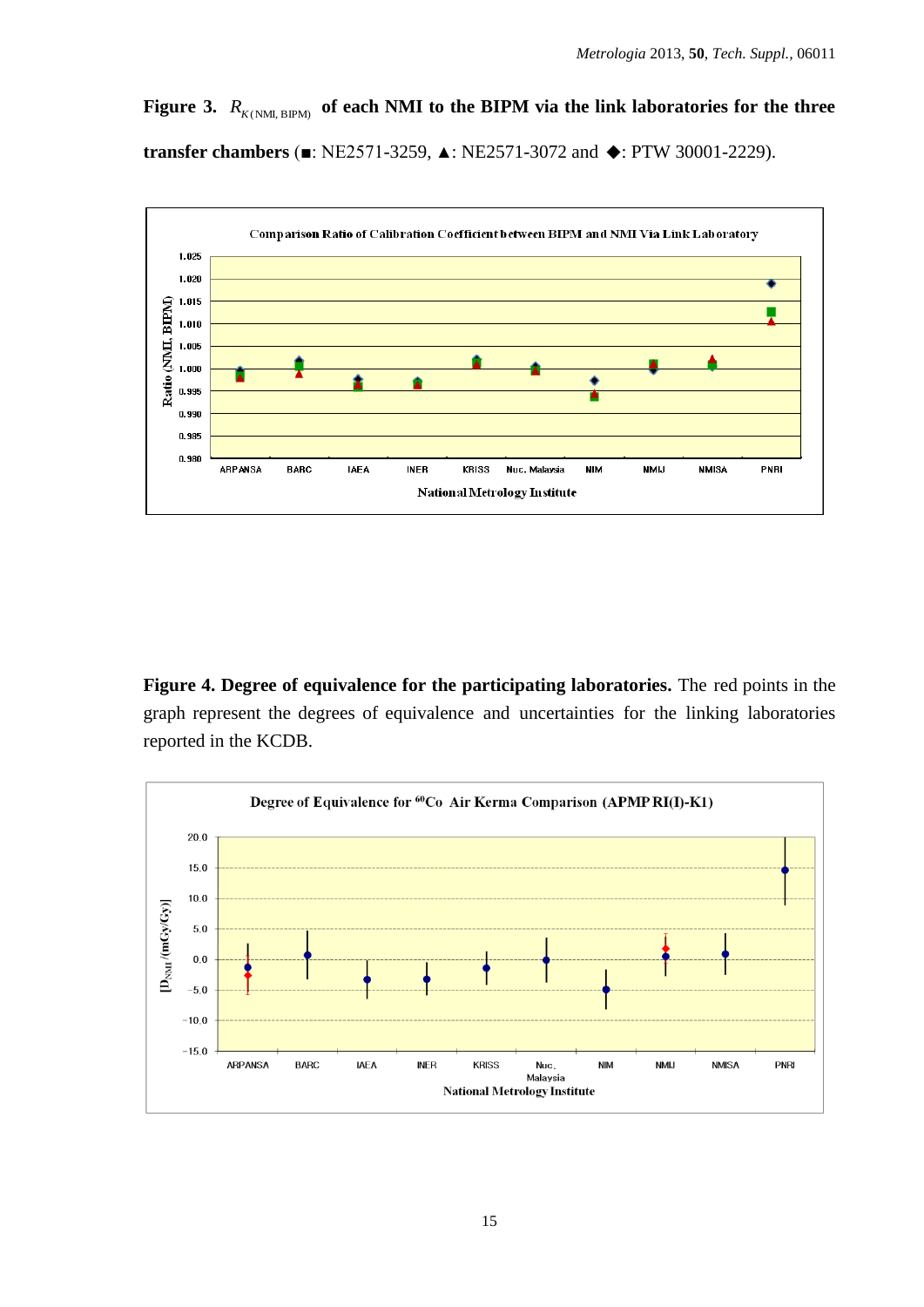## **Table 1**. **Participating laboratories and their contact persons for APMP.RI(I)-K1 key comparison**

| The traceability of the primary or secondary in each case is indicated. |
|-------------------------------------------------------------------------|
|-------------------------------------------------------------------------|

| Participating<br>Laboratories | <b>Contact Persons</b> | <b>Standard</b><br>Traceability |
|-------------------------------|------------------------|---------------------------------|
| ARPANSA, Australia            | Duncan Butler          | <b>ARPANSA</b>                  |
| BARC, India                   | A. K. Mahant           | <b>BIPM</b>                     |
| <b>IAEA</b>                   | Ahmed Meghzifene       | <b>BIPM</b>                     |
| INER, Taiwan                  | Jeng-Hung Lee          | <b>INER</b>                     |
| <b>KRISS, Korea</b>           | Kook Jin Chun          | <b>BIPM</b>                     |
| Nuclear Malaysia, Malaysia    | Taiman Bin Kadni       | <b>IAEA</b>                     |
| NIM, China                    | Yanli Zhang            | <b>NIM</b>                      |
| NMIJ, Japan                   | Tadahiro Kurosawa      | <b>NMIJ</b>                     |
| NMISA, South Africa           | Zakithi LM Msimang     | <b>BIPM</b>                     |
| PNRI, Philippine              | Estrella S. Caseria    | <b>IAEA</b>                     |

## **Table 2**. **Conditions of measurement for the determination of the air kerma calibration coefficient**

| 1. Beam Condition          | At SDD = 1 m with a size of 10 cm $\times$ 10 cm in rectangular beam |
|----------------------------|----------------------------------------------------------------------|
|                            | or $\varphi = 10$ cm in circular beam.                               |
| 2. Chamber Calibration     | The chambers were calibrated with the build-up cap in place.         |
|                            | Charge collected by the transfer chamber was measured using          |
| 3. Charge measurement      | the NMI's electrometer.                                              |
| 4. Measurement Unit        | Measurement results were expressed in mGy/nC.                        |
| 5. Experimental Conditions |                                                                      |
|                            | Axis of the chamber was in the reference plane at 1 m from           |
| a) Chamber Positioning     | source. Chamber was oriented with the straight line inscribed        |
|                            | on the stem facing the source.                                       |
| b) Collecting Voltage      | A collecting voltage of 250 V (negative polarity) was applied to     |
|                            | the outer shell of the chamber.                                      |
|                            | Air temperature was required to be stable to better than             |
| c) Ambient Conditions      | 0.05 °C. Measured current was normalized to $T = 20$ °C and p        |
|                            | $= 101.325$ kPa. Relative humidity was maintained between            |
|                            | 40 % and 70 %.                                                       |
| d) Reproducibility of      | A set of at least ten measurements were taken for each               |
| Measurement                | chamber.                                                             |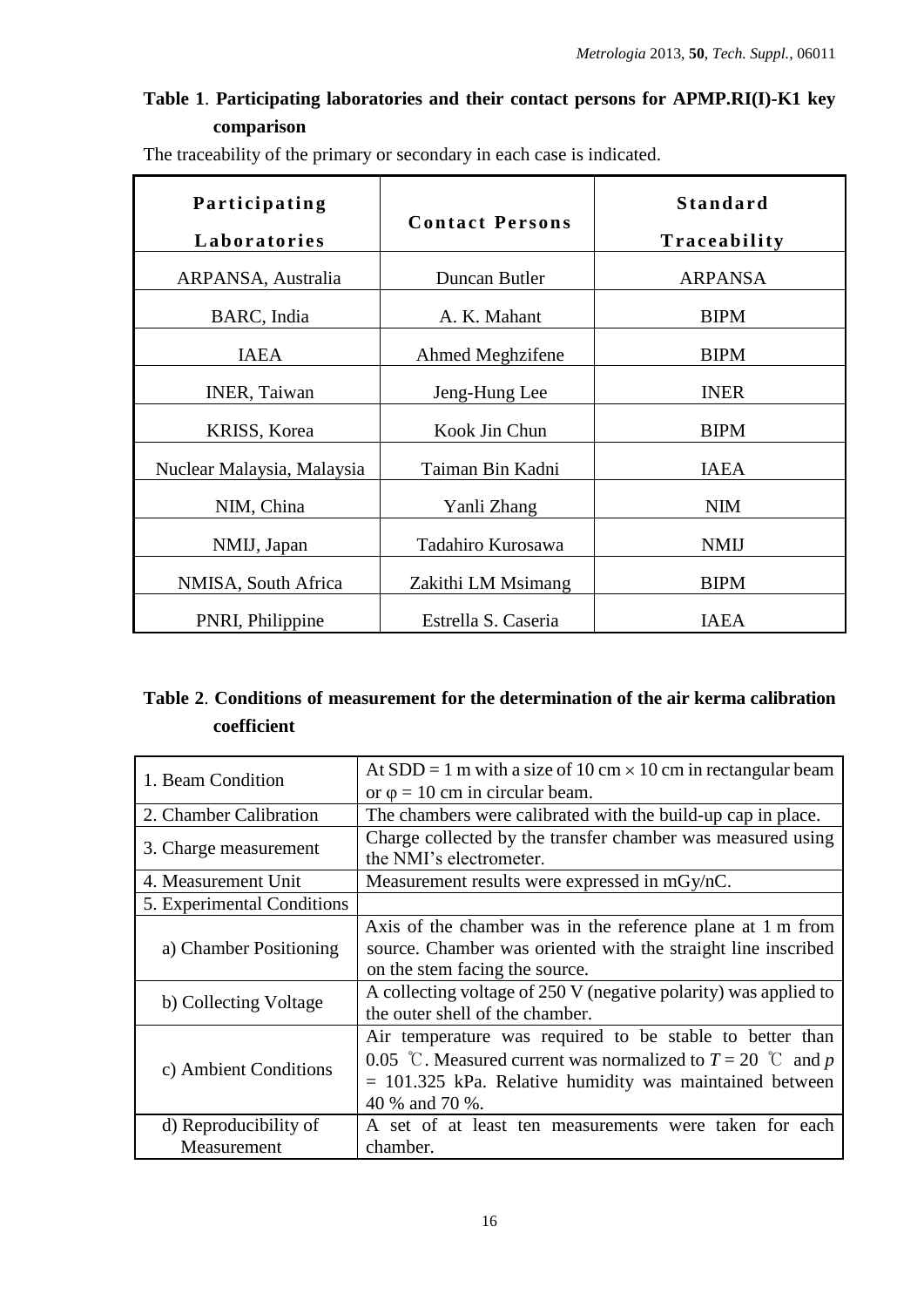| <b>Physical Characteristics</b> | NE2571 (S/N 3259, 3072) | PTW 30001 (S/N 2229) |  |
|---------------------------------|-------------------------|----------------------|--|
| Geometry                        | Cylindrical             | Cylindrical          |  |
| Inner Diameter / cm             | 0.63                    | 0.688                |  |
| <b>Wall Material</b>            | Graphite                | $PMMA + Graphite$    |  |
| Wall Thickness / $(g cm^{-2})$  | 0.045                   | 0.045                |  |
| Nominal Volume $/cm3$           | 0.69                    | 0.60                 |  |
| Polarizing d.c. Voltage /V      | $-250$                  | $-250$               |  |

## **Table 3. Main physical characteristics of transfer chambers**

## **Table 4. NMI/BIPM ratios of air kerma calibration coefficients for <sup>60</sup>Co gamma-rays for the link NMIs**.

| <b>NMI</b>     | Year of Comparison | $R_{K} = N_{K(\text{LINK})} / N_{K(\text{BIPM})}$ | Relative Standard<br>Uncertainty $u_c(R_k)$ |
|----------------|--------------------|---------------------------------------------------|---------------------------------------------|
| <b>ARPANSA</b> | 1997               | 0.9974                                            | 0.0032                                      |
| <b>NMIJ</b>    | 2004               | 1.0018                                            | 0.0024                                      |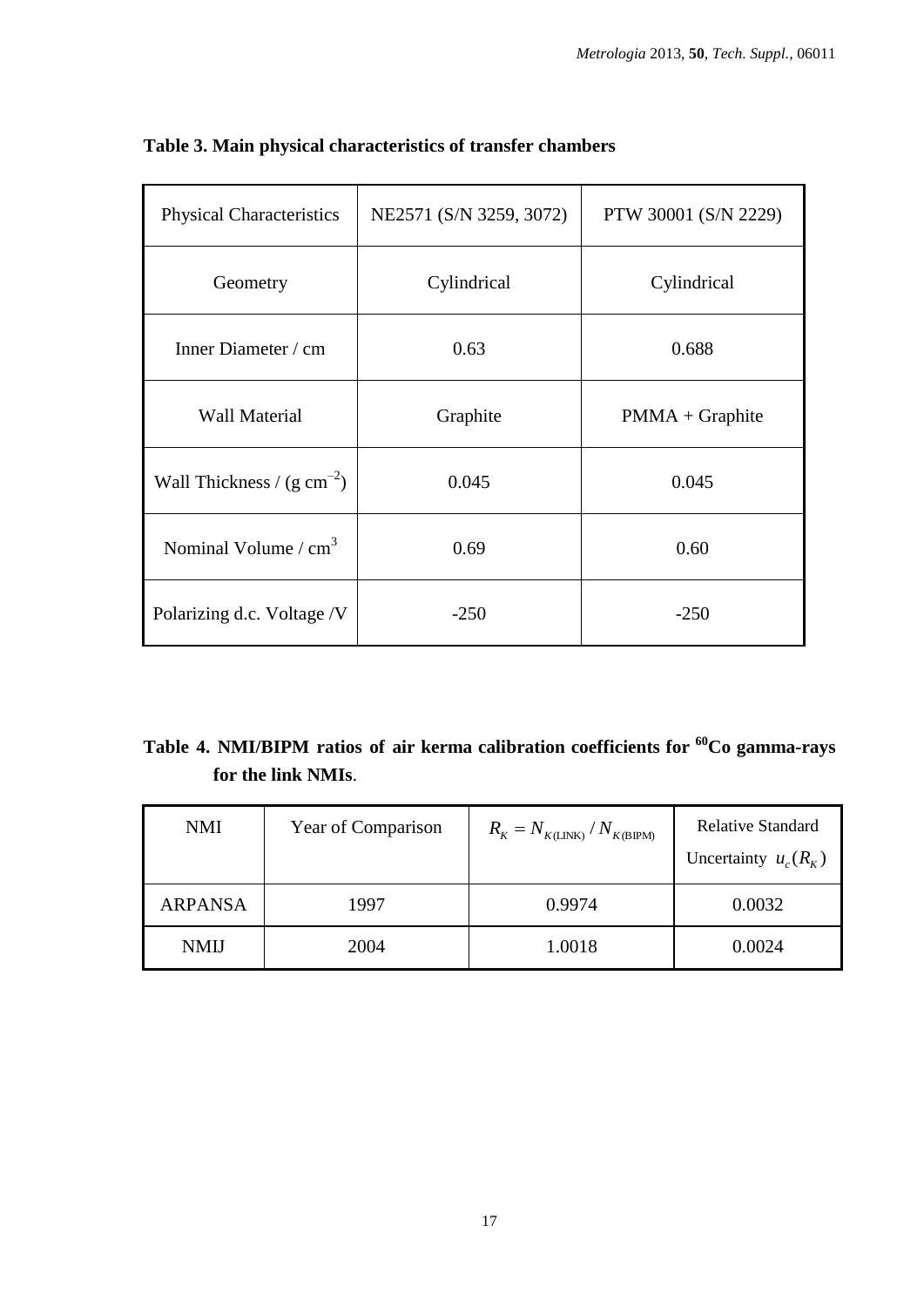# **Table 5. Stability of chambers used in the comparison as measured using a <sup>90</sup>Sr/<sup>90</sup>Y check source at the KRISS.**

Values expressed as percentage differences from the mean value for each chamber

|                                                             | Date of Stability Check                     | PTW30001-2229 | Date of Stability Check    | NE2571-3259 | Date of Stability Check | NE2571-3072 |
|-------------------------------------------------------------|---------------------------------------------|---------------|----------------------------|-------------|-------------------------|-------------|
|                                                             | $(dd{\text{-}\!\!\,\text{mm-}}\mathrm{yy})$ | $(\%)$        | $(dd\text{-}mm\text{-}yy)$ | $(\%)$      | $(dd-mm-yy)$            | $(\%)$      |
|                                                             | $10-Sep-04$                                 | 0.02          | $10-Sep-04$                | 0.05        | $08-Sep-04$             | $-0.11$     |
|                                                             | $02-Nov-04$                                 | 0.03          | $29$ -Oct-04               | $-0.13$     | $03-Nov-04$             | $-0.20$     |
|                                                             | 08-Dec-04                                   | $-0.16$       | $06$ -Dec-04               | $-0.12$     | $04$ -Dec-04            | $-0.09$     |
|                                                             | 24-Feb-05                                   | 0.16          | $19$ -Feb-05               | 0.02        | $21$ -Feb-05            | 0.02        |
|                                                             | $21$ -May-05                                | $-0.02$       | 24-May-05                  | 0.07        | $25$ -May-05            | 0.16        |
|                                                             | $26$ -Jul-05                                | $-0.03$       | $22$ -Jul-05               | 0.12        | $25$ -Jul-05            | 0.18        |
|                                                             | $09-Sep-05$                                 | 0.02          | $07-Sep-05$                | $-0.06$     | $08-Sep-05$             | 0.03        |
|                                                             | 21-Mar-06                                   | $-0.10$       | 20-Mar-06                  | 0.03        | $17-Mar-06$             | 0.21        |
|                                                             | $26$ -Jun-06                                | 0.15          | $21$ -Jun-06               | $-0.09$     | $20$ -Jun- $06$         | 0.22        |
| Standard uncertainty of<br>chamber stability                |                                             | 0.29          |                            | 0.25        |                         | 0.46        |
| Standard uncertainty of<br>comparison stability, $u_{stab}$ |                                             |               | 0.06                       |             |                         |             |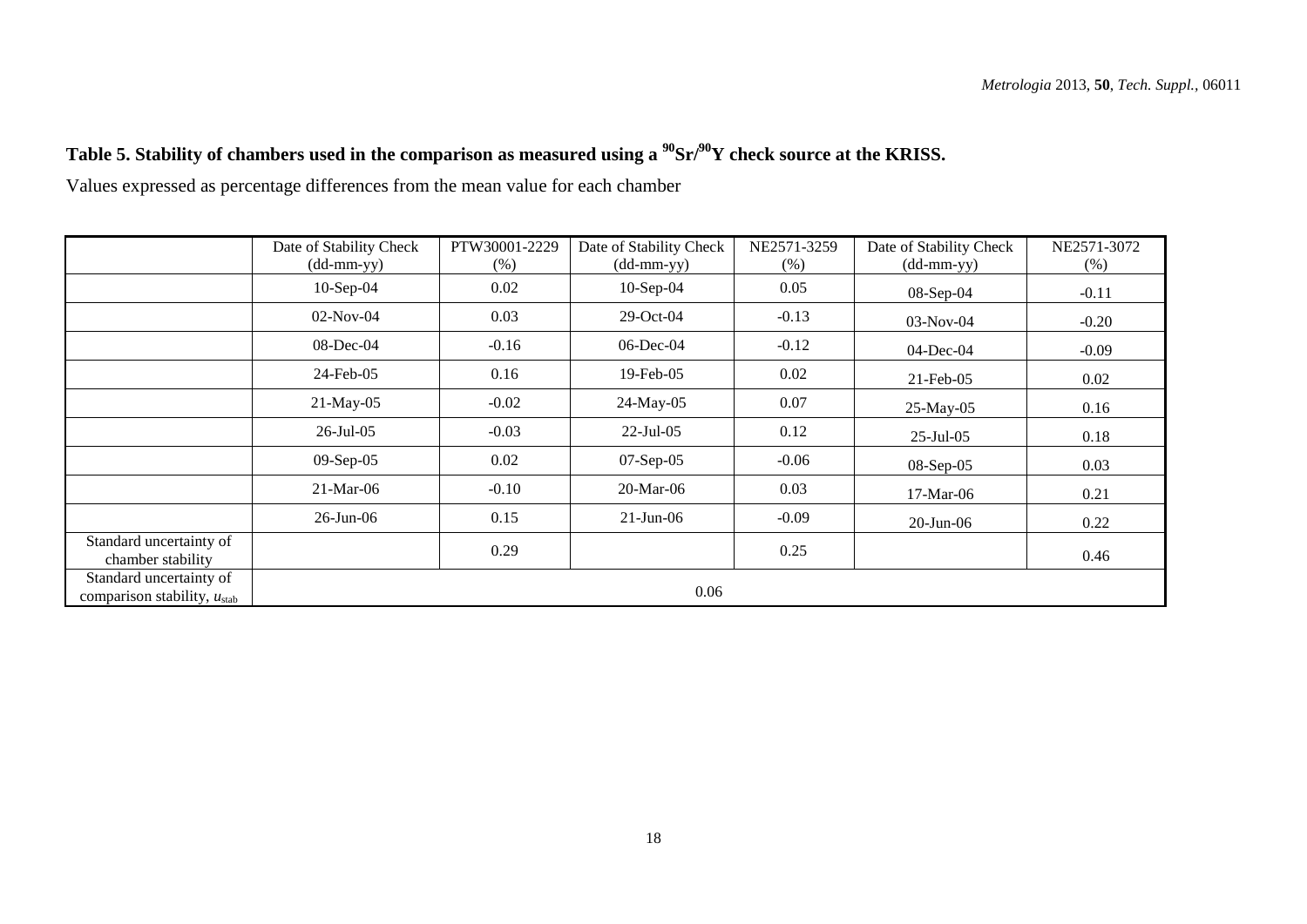| Participants                                                       | Calibration coefficients / (Gy/nC) | Combined                  |                |                                |
|--------------------------------------------------------------------|------------------------------------|---------------------------|----------------|--------------------------------|
|                                                                    |                                    | NE2571(3259) NE2571(3072) | PTW30001(2229) | Standard<br>Uncertainty $(\%)$ |
| <b>ARPANSA</b>                                                     | 41.62                              | 41.99                     | 49.66          | 0.53                           |
| <b>BARC</b>                                                        | 41.71                              | 42.03                     | 49.77          | 0.54                           |
| <b>IAEA</b>                                                        | 41.52                              | 41.93                     | 49.57          | 0.40                           |
| <b>INER</b>                                                        | 41.55                              | 41.92                     | 49.54          | 0.19                           |
| <b>KRISS</b>                                                       | 41.62                              | 41.99                     | 49.64          | 0.29                           |
| Nuc. Malaysia                                                      | 41.67                              | 42.06                     | 49.71          | 0.51                           |
| <b>NIM</b>                                                         | 41.43                              | 41.84                     | 49.55          | 0.37                           |
| <b>NMIJ</b>                                                        | 41.73                              | 42.12                     | 49.66          | 0.35                           |
| <b>NMISA</b>                                                       | 41.72                              | 42.17                     | 49.71          | 0.46                           |
| <b>PNRI</b>                                                        | 42.22                              | 42.52                     | 50.62          | 0.91                           |
| Average value of linked<br>NMIs: $N_{K(\text{Link})}^{\text{ave}}$ | 41.675                             | 42.055                    | 49.660         | 0.32                           |
| Average value of<br>NMIs: $N_{K(NM)}^{\text{ave}}$                 | 41.679                             | 42.057                    | 49.743         |                                |
| APMP reference value<br>$R_{\textit{Ki(NMI, Link)}}$               | 1.00010                            | 1.00005                   | 1.00167        |                                |

Table 6. The measured calibration coefficients  $N_{K(NM)}$  of three transfer chambers and **the APMP reference values for the APMP.RI(I)-K1 key comparison.**

Table 7. The comparison link ratios  $R_{K(NM, BIPM)}$  between any participating NMI and **the BIPM through the link laboratories (ARPANSA and NMIJ), and the corresponding uncertainties.**

| Participants   | Calibration coefficient ratios | <b>Combined Standard</b> |                 |             |
|----------------|--------------------------------|--------------------------|-----------------|-------------|
|                | NE2571(3259)                   | NE2571(3072)             | PTW 30001(2229) | Uncertainty |
| <b>ARPANSA</b> | 0.9983                         | 0.9981                   | 0.9996          | 0.62        |
| <b>BARC</b>    | 1.0004                         | 0.9990                   | 1.0018          | 0.63        |
| <b>IAEA</b>    | 0.9959                         | 0.9966                   | 0.9978          | 0.51        |
| <b>INER</b>    | 0.9966                         | 0.9964                   | 0.9972          | 0.37        |
| <b>KRISS</b>   | 0.9983                         | 0.9981                   | 0.9992          | 0.43        |
| Nuc. Malaysia  | 0.9995                         | 0.9997                   | 1.0006          | 0.60        |
| <b>NIM</b>     | 0.9937                         | 0.9945                   | 0.9974          | 0.49        |
| <b>NMIJ</b>    | 1.0009                         | 1.0011                   | 0.9996          | 0.47        |
| <b>NMISA</b>   | 1.0007                         | 1.0023                   | 1.0006          | 0.56        |
| <b>PNRI</b>    | 1.0127                         | 1.0107                   | 1.0189          | 0.96        |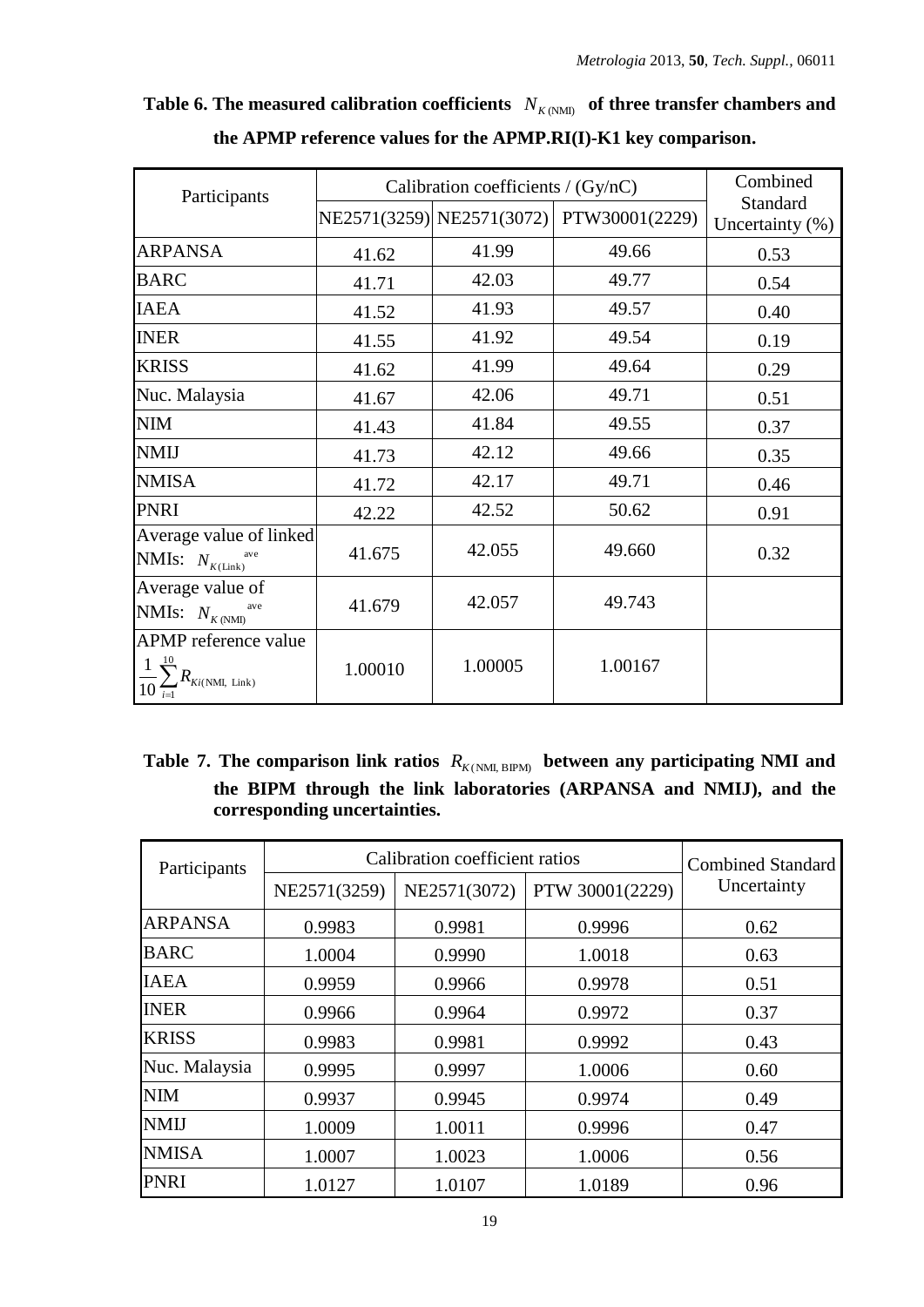## **Table 8. Uncertainty budgets of the participating laboratories**

| $NMI$                                          | <b>ARPANSA</b> |        | <b>BARC</b> |        | <b>IAEA</b> |        | <b>INER</b> |        | <b>KRISS</b> |        |
|------------------------------------------------|----------------|--------|-------------|--------|-------------|--------|-------------|--------|--------------|--------|
| Source of Uncertainty                          | Type A         | Type B | Type A      | Type B | Type A      | Type B | Type A      | Type B | Type A       | Type B |
|                                                |                |        |             |        |             |        |             |        |              |        |
| <b>NMI Air kerma rate</b>                      |                |        |             |        |             |        |             |        |              |        |
| Air Kerma Determination                        |                | 0.49   |             | 0.390  |             | 0.23   | 0.067       | 0.146  |              | 0.17   |
| Long term Stability of Standard                |                | 0.10   |             |        |             | 0.20   |             |        | 0.07         |        |
| Positioning of Standard                        | 0.07           |        | 0.100       | 0.010  |             | 0.04   | 0.05        |        |              |        |
| Source Decay                                   |                | 0.03   |             |        |             |        |             |        |              |        |
| Temperature and Pressure                       | 0.04           |        | 0.020       | 0.200  | 0.04        | 0.06   |             | 0.0133 | 0.03         | 0.02   |
| <b>Current Measurement</b>                     | 0.03           | 0.07   | 0.020       | 0.020  | 0.04        | 0.14   | 0.04        | 0.0186 | 0.02         | 0.12   |
|                                                |                |        |             |        |             |        |             |        |              |        |
| <b>Calibration of Transfer Chamber</b>         |                |        |             |        |             |        |             |        |              |        |
| Positioning of Transfer Chamber                | 0.07           |        | 0.100       | 0.010  | 0.04        | 0.06   | 0.05        |        |              | 0.12   |
| Temperature, Pressure, Humidity                | 0.05           |        | 0.200       | 0.200  | 0.04        | 0.14   |             | 0.0167 | 0.04         | 0.02   |
| <b>Current Measurement of Transfer Chamber</b> | 0.07           | 0.07   | 0.020       | 0.020  |             | 0.10   | 0.06        | 0.0186 | 0.02         | 0.12   |
|                                                |                |        |             |        |             |        |             |        |              |        |
| <b>Quadratic Summation</b>                     | 0.14           | 0.51   | 0.247       | 0.483  | 0.08        | 0.39   | 0.121       | 0.150  | 0.09         | 0.27   |
|                                                |                |        |             |        |             |        |             |        |              |        |
| <b>Combined Standard Uncertainty</b>           | 0.53           |        | 0.54        |        | 0.40        |        | 0.19        |        | 0.29         |        |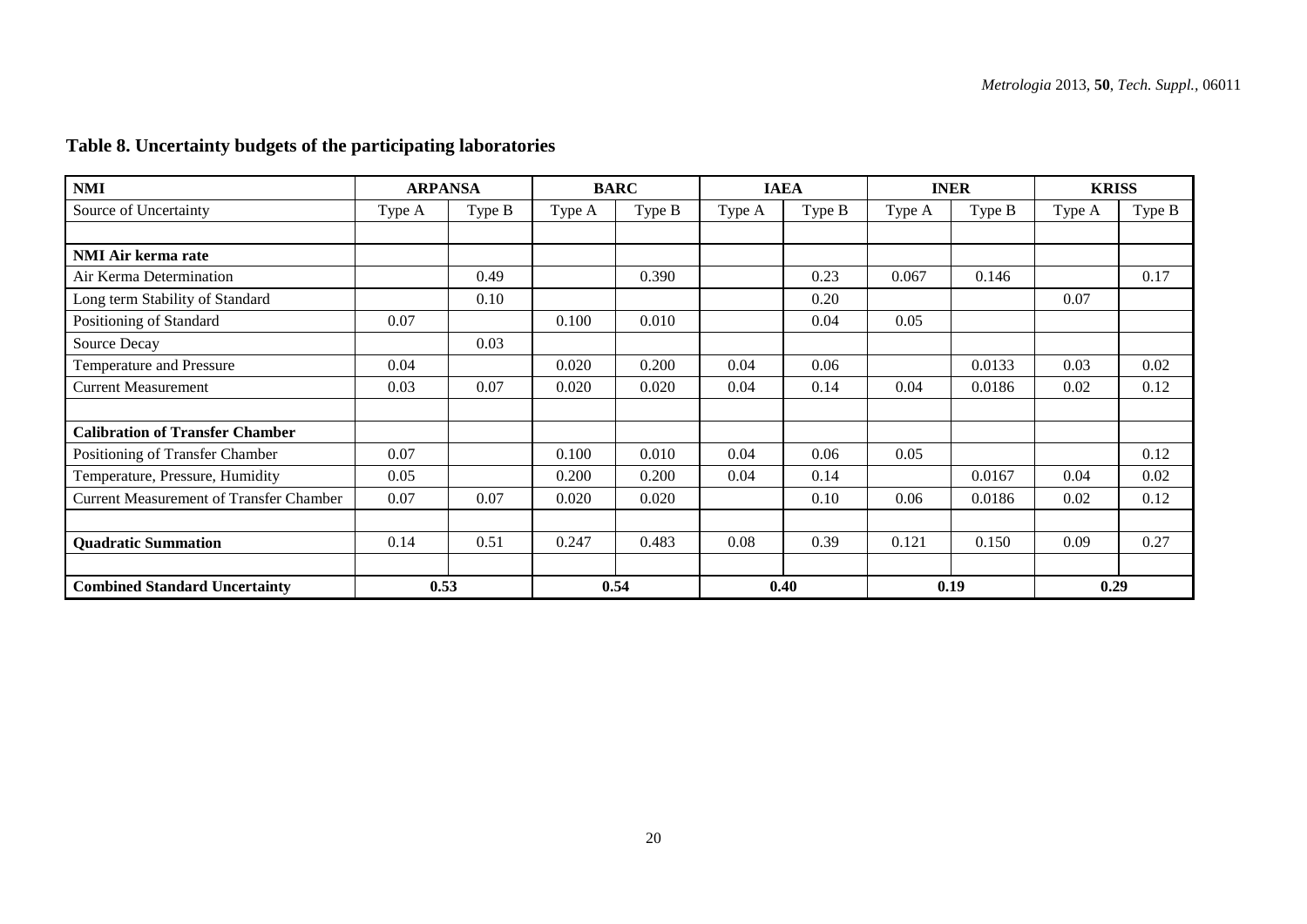| <b>NMI</b>                                     | <b>Nuclear Malaysia</b> |        | <b>NIM</b> |        | <b>NMIJ</b> |        | <b>NMISA</b> |        | <b>PNRI</b> |        |
|------------------------------------------------|-------------------------|--------|------------|--------|-------------|--------|--------------|--------|-------------|--------|
| Source of Uncertainty                          | Type A                  | Type B | Type A     | Type B | Type A      | Type B | Type A       | Type B | Type A      | Type B |
|                                                |                         |        |            |        |             |        |              |        |             |        |
| <b>NMI Air kerma rate</b>                      |                         |        |            |        |             |        |              |        |             |        |
| Air Kerma Determination                        |                         | 0.480  | 0.09       | 0.26   | 0.05        | 0.325  |              | 0.200  |             | 0.300  |
| Long term Stability of Standard                |                         | 0.100  | 0.18       |        |             |        |              | 0.250  |             |        |
| Positioning of Standard                        |                         | 0.060  | 0.06       |        |             | 0.04   |              |        |             | 0.400  |
| Source Decay                                   |                         |        |            | 0.02   |             |        |              |        |             |        |
| Temperature and Pressure                       |                         | 0.064  |            | 0.015  |             | 0.03   |              | 0.171  |             | 0.700  |
| <b>Current Measurement</b>                     | 0.020                   | 0.040  | 0.08       | 0.04   | 0.01        | 0.01   | 0.02         |        |             | 0.200  |
|                                                |                         |        |            |        |             |        |              |        |             |        |
| <b>Calibration of Transfer Chamber</b>         |                         |        |            |        |             |        |              |        |             |        |
| Positioning of Transfer Chamber                |                         | 0.060  | 0.06       |        |             | 0.05   |              | 0.231  |             |        |
| Temperature, Pressure, Humidity                |                         | 0.064  |            | 0.03   |             | 0.08   |              | 0.171  |             | 0.075  |
| <b>Current Measurement of Transfer Chamber</b> | 0.020                   | 0.040  | 0.1        | 0.05   | 0.03        | 0.01   | 0.01         |        | 0.047       | 0.200  |
|                                                |                         |        |            |        |             |        |              |        |             |        |
| <b>Quadratic Summation</b>                     | 0.028                   | 0.509  | 0.253      | 0.271  | 0.06        | 0.34   | 0.022        | 0.463  | 0.047       | 0.909  |
|                                                |                         |        |            |        |             |        |              |        |             |        |
| <b>Combined Standard Uncertainty</b>           | 0.51                    |        |            | 0.37   |             | 0.35   |              | 0.46   | 0.91        |        |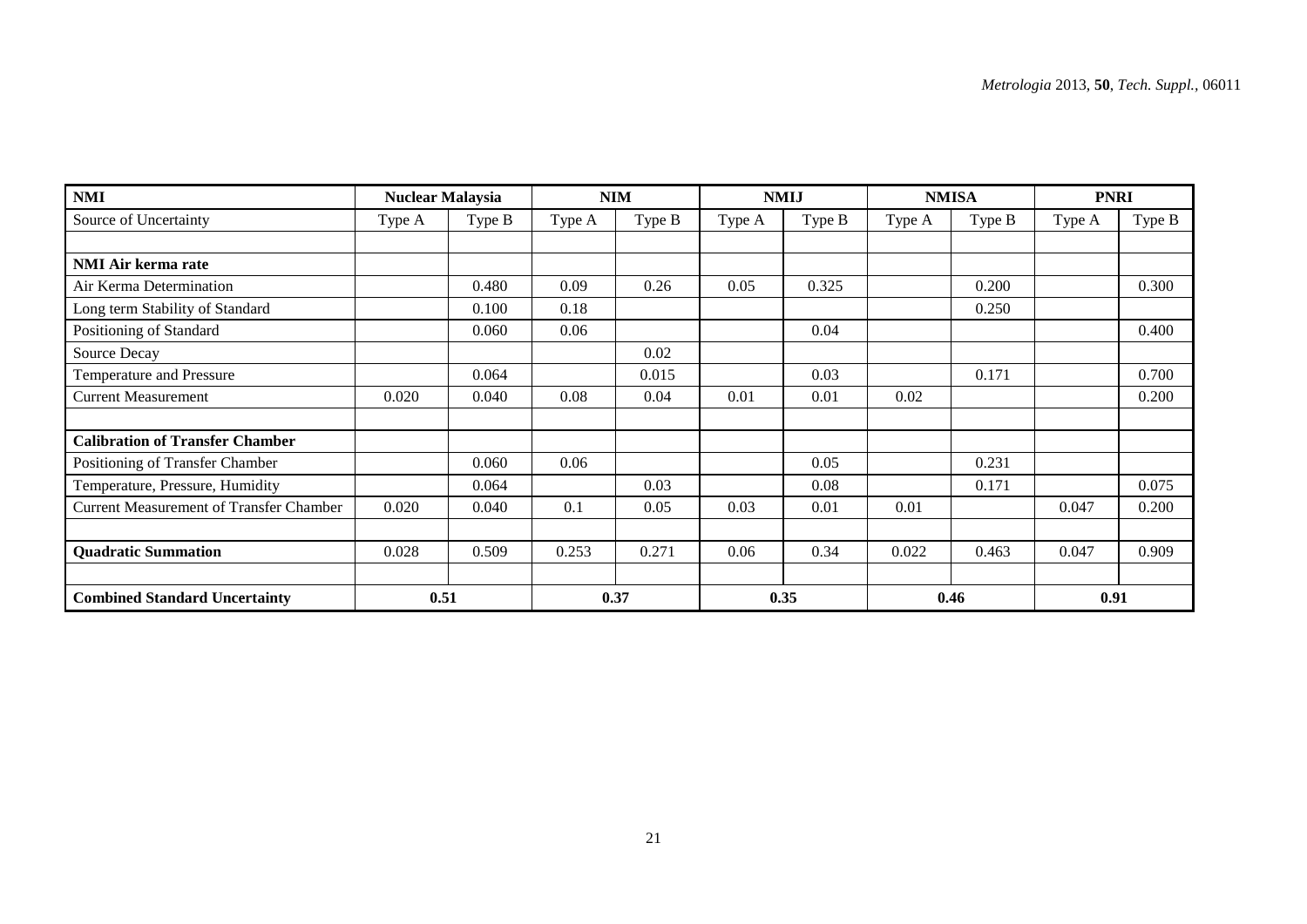|                |                           | $R_{\rm {\it K(NMI}, \, BIPM)}$ |                                       | Mean                      | <b>Best Estimate for</b>  | Standard Uncertainty of      |
|----------------|---------------------------|---------------------------------|---------------------------------------|---------------------------|---------------------------|------------------------------|
| <b>NMI</b>     | $R_{\rm K(NMI, \, BIPM)}$ |                                 | $R_{K(\mathrm{NMI},\ \mathrm{BIPM})}$ | $R_{\rm K(NMI, \; BIPM)}$ | $R_{\rm K(NMI, \; BIPM)}$ | $R_{\rm {\it K(NMI, BIPM)}}$ |
|                | (PTW30001-2229)           | $(NE2571-3259)$                 | (NE2571-3072)                         | (Un-weighted)             | (Weighted Mean)           | (Weighted Mean)              |
| <b>ARPANSA</b> | 0.9996                    | 0.9983                          | 0.9981                                | 0.9986                    | 0.9987                    | 0.39%                        |
| <b>BARC</b>    | 1.0018                    | 1.0004                          | 0.9990                                | 1.0004                    | 1.0007                    | 0.38%                        |
| <b>IAEA</b>    | 0.9978                    | 0.9959                          | 0.9966                                | 0.9968                    | 0.9967                    | $0.32\%$                     |
| <b>INER</b>    | 0.9972                    | 0.9966                          | 0.9964                                | 0.9967                    | 0.9968                    | 0.27%                        |
| <b>KRISS</b>   | 0.9992                    | 0.9983                          | 0.9981                                | 0.9985                    | 0.9986                    | 0.28%                        |
| Nuc. Malaysia  | 1.0006                    | 0.9995                          | 0.9997                                | 0.9999                    | 0.9999                    | $0.37\%$                     |
| <b>NIM</b>     | 0.9974                    | 0.9937                          | 0.9945                                | 0.9952                    | 0.9951                    | 0.33%                        |
| <b>NMIJ</b>    | 0.9996                    | 1.0009                          | 1.0011                                | 1.0006                    | 1.0005                    | $0.32\%$                     |
| <b>NMISA</b>   | 1.0006                    | 1.0007                          | 1.0023                                | 1.0012                    | 1.0009                    | $0.35\%$                     |
| <b>PNRI</b>    | 1.0189                    | 1.0127                          | 1.0107                                | 1.0141                    | 1.0146                    | 0.57%                        |

## **Table 9. Values of the link ratio** *RK***(NMI,BIPM) for individual transfer chambers and**

the mean ratios unweighted and weighted by the stability of the chambers  $(u_{stab})$ .